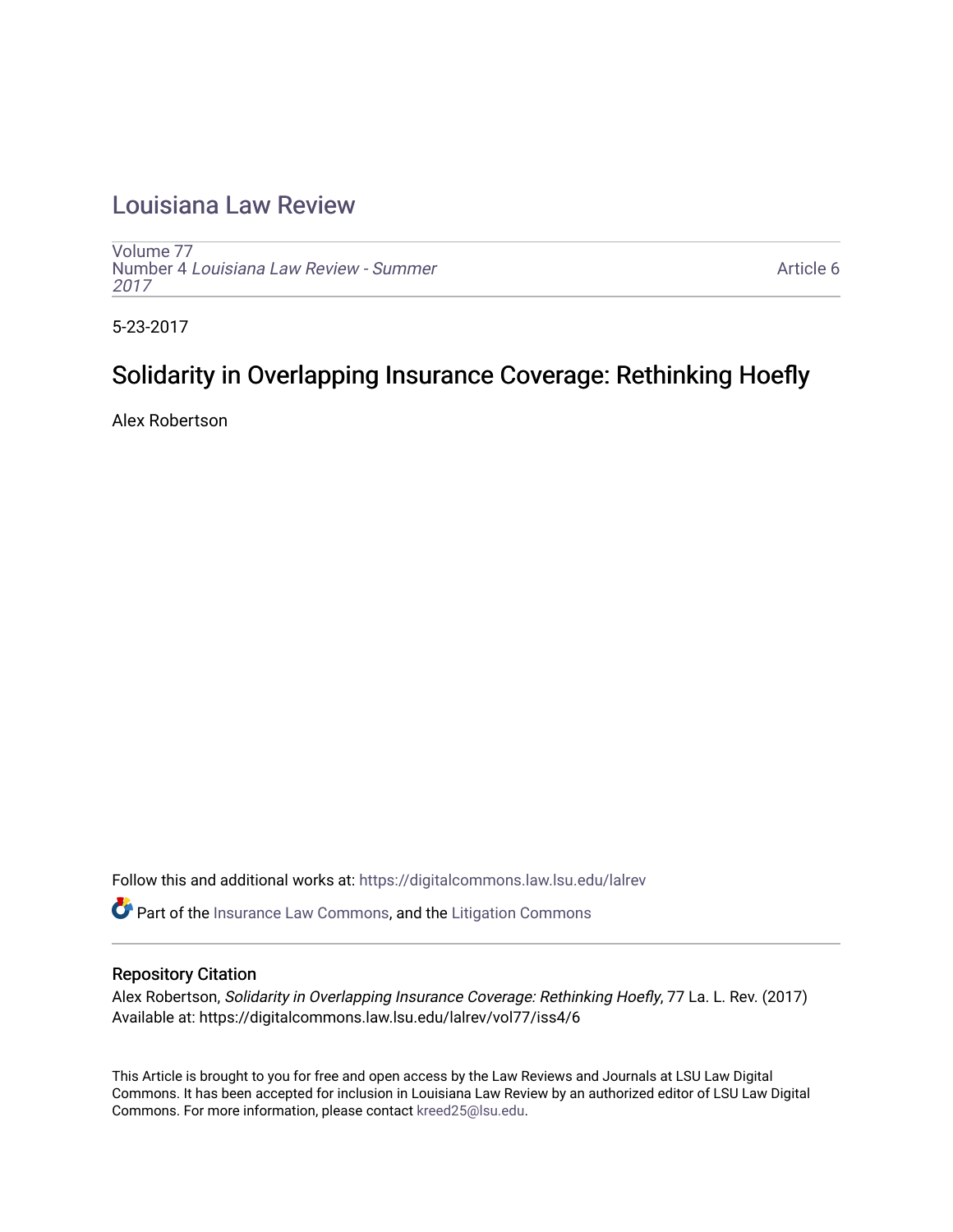## **Solidarity in Overlapping Insurance Coverage: Rethinking** *Hoefly*

## *Alex Robertson*\*

In for a penny, in for a pound—solidary obligors are treated as one. As between themselves, a payment to a creditor by one solidary obligor relieves the others toward that creditor.<sup>1</sup> Interruption of prescription as to one solidary obligor interrupts as to all.<sup>2</sup> The effects of solidarity are powerful and have always been clear, but deciding to whom solidarity applies has proven cumbersome for Louisiana courts.<sup>3</sup>

A plain reading of the Louisiana Civil Code suggests that solidarity arises only when the parties or the law clearly express an intent to bind obligors *in solido*. <sup>4</sup> The Louisiana Supreme Court in *Hoefly v. Government Employees Insurance Company*<sup>5</sup> established a three-pronged test whereby courts could more flexibly invoke the doctrine of solidarity arising from the law<sup>6</sup> to save a plaintiff's claim from prescription.<sup>7</sup> The *Hoefly* Court's holding, however—that a victim's under- or uninsured motorist ("UM") insurer and a tortfeasor were solidarily bound so that prescription was interrupted as to both<sup>8</sup>—perhaps unwittingly expanded the application of solidarity.<sup>9</sup>

Copyright 2017, by ALEX ROBERTSON.

Associate Attorney at Irwin Fritchie Urquhart & Moore LLC. For her instruction, which was indispensable to the preparation of this Article, the author thanks Professor Melissa T. Lonegrass. The author would also like to thank his wife Felicia and his grandparents, Carey and Shirley, for their unwavering love and support. The author dedicates this Article to the memory of his father, Andrew K. Robertson, who instilled in him the ethics and curiosity necessary to undertake and complete this arduous process.

<sup>1.</sup> LA. CIV. CODE art. 1794 (2017).

<sup>2.</sup> *Id.* art. 3503.

<sup>3.</sup> *See generally* Bruce Schewe, *Tilting Against Windmills: A Solidary Rejoinder*, 41 LA. L. REV. 1279 (1981) [hereinafter *Tilting Against Windmills*].

<sup>4.</sup> LA. CIV. CODE art. 1796.

<sup>5.</sup> 418 So. 2d 575 (La. 1982).

<sup>6.</sup> *Id.* at 577 ("Under Civil Code Article 2091, '[t]here is an obligation *in solido* on the part of the debtors, when they are all obliged to the same thing, so that each may be compelled for the whole, and when the payment which is made by one of them, exonerates the others toward the creditor.' When an obligation fulfills this definition and contains these ingredients, the obligation is in solido.").

<sup>7.</sup> *See* discussion *infra* Part I.B.3.a.

<sup>8.</sup> *Hoefly*, 418 So. 2d at 580.

<sup>9.</sup> *See* discussion *infra* Part I.C.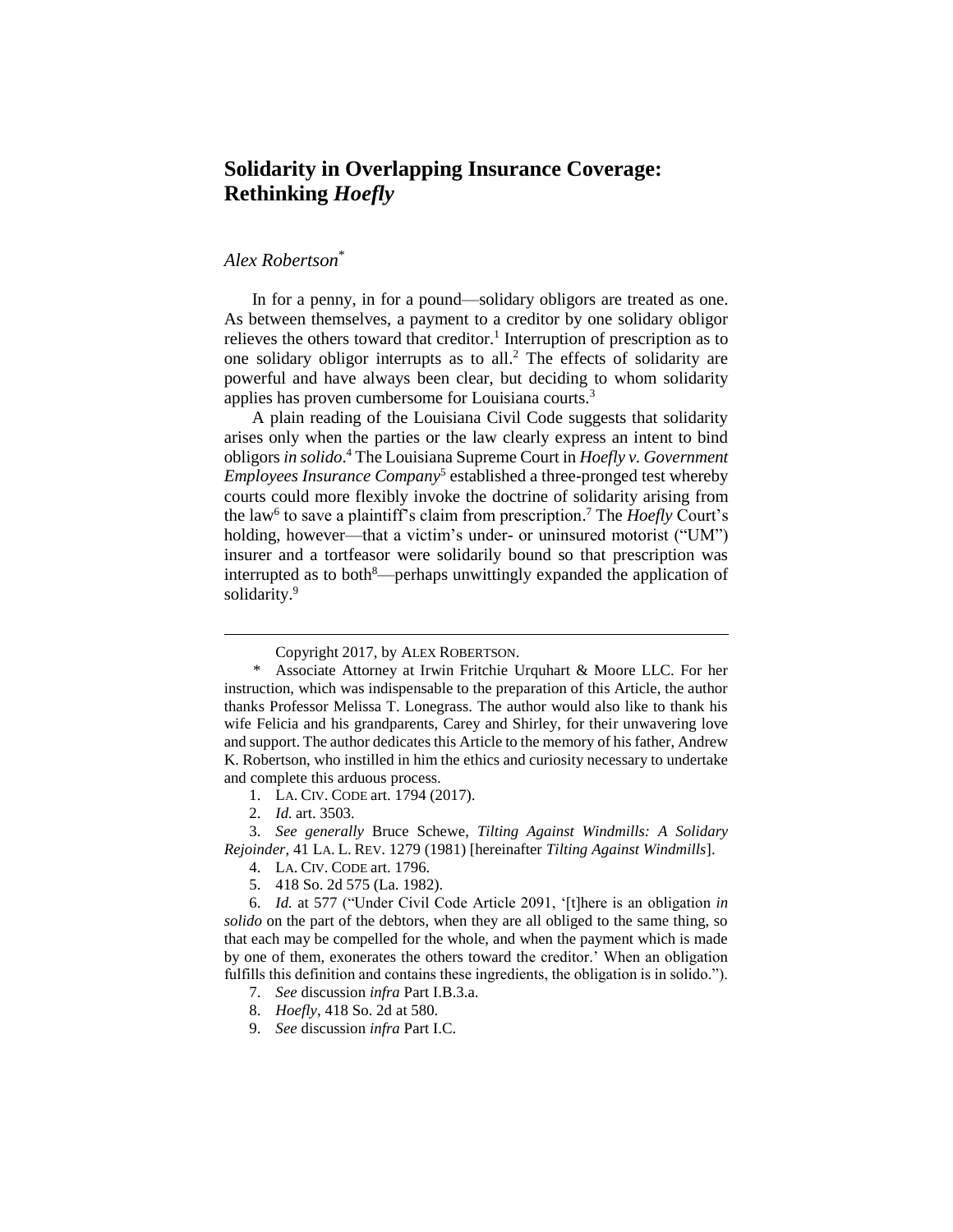Although it granted future courts a certain amount of flexibility to summon the doctrine of solidarity on an ad hoc basis,<sup>10</sup> the *Hoefly* test created unanticipated and perhaps undesirable consequences. Less than a year after *Hoefly*, Justice Blanche criticized the *Hoefly* Court for attempting to "salvage[] a particular plaintiff's claim from prescription by invoking the doctrine of solidarity" without considering what other, "less palatable effects the application of . . . solidarity would have upon future claimants."<sup>11</sup> Blanche's criticisms foreshadowed a line of tort cases in which an insurer's coverage obligation overlaps with either a tortfeasor or another insurer's liability, sparking litigation over whether parties are entitled to a credit for payments made under the policy.<sup>12</sup> A study of this line of cases reveals that the application of the *Hoefly* test suffers from circular reasoning, irreconcilably conflicts with other Civil Code principles and Louisiana Supreme Court jurisprudence, is no longer needed to serve the purposes for which Louisiana adopted solidarity, and is easily manipulated.

Part I of this Article analyzes the relevant Louisiana Civil Code articles relating to when solidarity should apply, Louisiana courts' interpretations of those articles leading up to *Hoefly*, and the expansion of the *Hoefly* test in the insurance context. Part II articulates four possible defects in the *Hoefly* test and illustrates each defect with a discussion of post-*Hoefly* jurisprudence. Finally, Part III suggests that courts analyze solidarity arising from the law based on a plain reading of the Civil Code, requiring the legislature to decide expressly—guided by public policy which obligors are solidarily bound.

## I. LOUISIANA'S INTERPRETATION OF SOLIDARITY ARISING FROM THE LAW AND ITS APPLICATION IN THE INSURANCE CONTEXT

Analyzing only the text of the Civil Code articles concerning solidarity lends itself to multiple interpretations of when solidarity arises from the law that is, situations in which parties have not contracted for a solidary relationship. Indeed, Louisiana courts vacillated over the proper interpretation until *Hoefly* established the now-operative three-pronged test. The *Hoefly* decision, however, inadvertently portended the extension of solidarity's application in the insurance "credit cases."

<sup>10.</sup> *See* SAUL LITVINOFF, OBLIGATIONS § 7.61, *in* 5 LOUISIANA CIVIL LAW TREATISE 142 (2d ed. 2001).

<sup>11.</sup> Carona v. State Farm Ins. Co., 458 So. 2d 1275, 1280 (La. 1984) (Blanche, J., concurring).

<sup>12.</sup> *See* discussion *infra* Part I.C.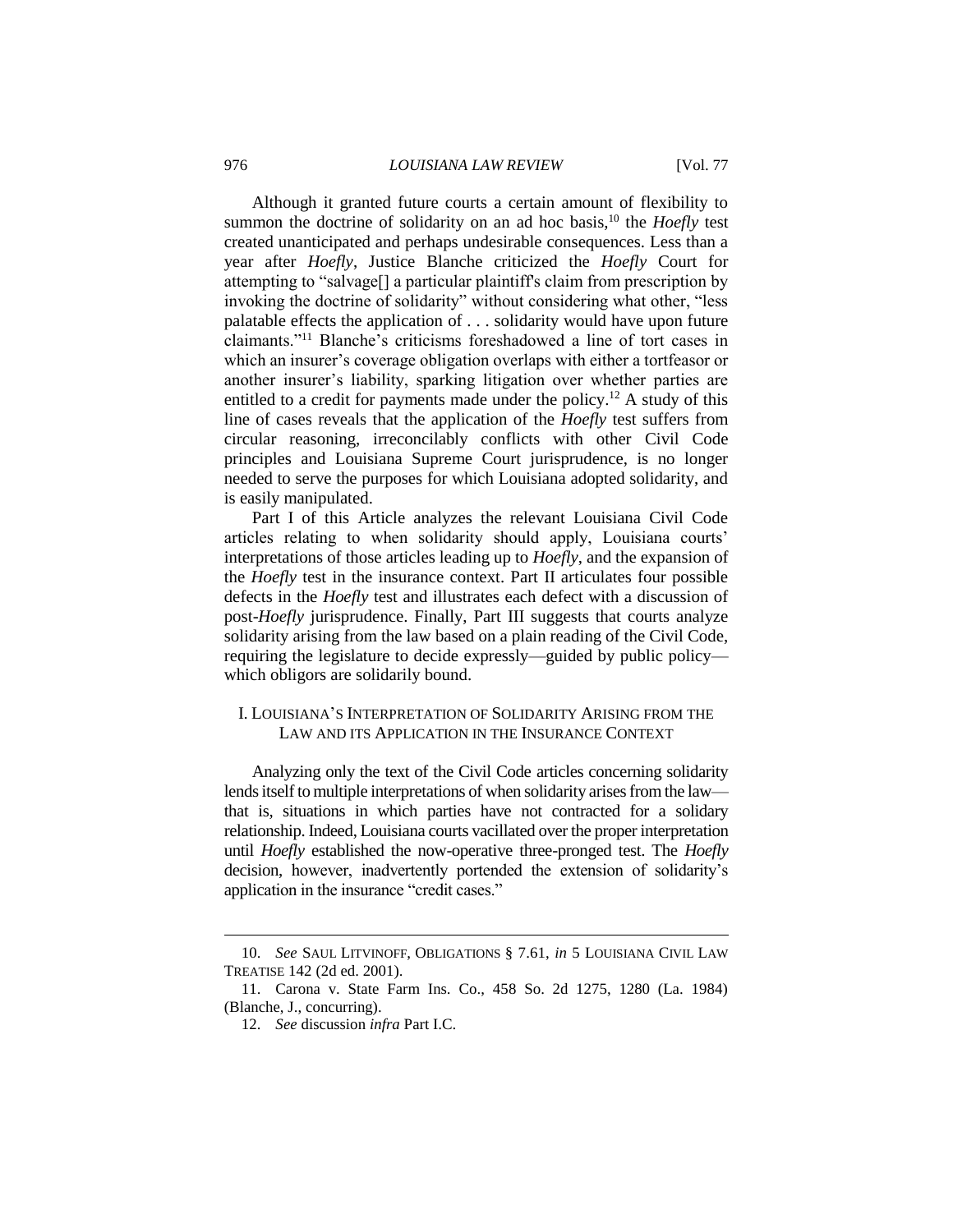#### *A. Basic Civil Code Principles*

A plain reading of the Louisiana Civil Code suggests that solidarity arises only from a clear expression in legislation. Articles 1794 and 1796 address this issue. Of these, only article 1796 speaks directly to when solidarity arises. $13$  Article 1796 articulates two distinct principles: first, that solidarity is never presumed; and second, that "[a] solidary obligation arises from a clear expression of the parties' intent or from the law."<sup>14</sup> Although no Code article delineates the strength of, or what is sufficient to overcome, the presumption against solidarity, solidarity is clearly the exception rather than the rule.<sup>15</sup> Nevertheless, the second principle of article 1796—regarding when solidarity "arises"16—suffers from at least one major ambiguity.

Whether the drafters of article 1796 intended the phrase "clear expression" to modify only the parties' intent or both the "parties' intent" and "the law"<sup>17</sup> is not apparent. For instance, article 3045 states that cosureties are solidarily liable for the obligation of the principal obligor.<sup>18</sup> Such is an obvious example of an unambiguous expression of solidarity in the law. Exactly how clear the legislation has to be is uncertain, but it is apparent that an obligation may be solidary "though it derives from a different source for each obligor."<sup>19</sup>

The Civil Code also distinguishes an obligation that is solidary for obligees from an obligation that is solidary for obligors. <sup>20</sup> Under article 1794, styled "Solidary obligations for obligors," an obligation is solidary for obligors "when each obligor is liable for the whole performance."<sup>21</sup> Article 1794 also states that "[a] performance rendered by one of the solidary obligors relieves the others of liability toward the obligee." $^{22}$ Thus, article 1794's purpose may be accurately described in one of three ways: first, by describing only the difference between an obligation that is

<sup>13.</sup> LA. CIV. CODE art. 1796 (2017).

<sup>14.</sup> *Id.*

<sup>15.</sup> *See, e.g.*, Hoefly v. Gov't Emps. Ins. Co., 418 So. 2d 575, 581 (La. 1982) (Blanche, J., dissenting).

<sup>16.</sup> LA. CIV. CODE art. 1796.

<sup>17.</sup> *See* LITVINOFF, *supra* note 10, § 7.66, at 149.

<sup>18.</sup> LA. CIV. CODE art. 3045.

<sup>19.</sup> *Id.* art. 1797.

<sup>20.</sup> *Id.* arts. 1790, 1794.

<sup>21.</sup> *Id.* art. 1794.

<sup>22.</sup> *Id.*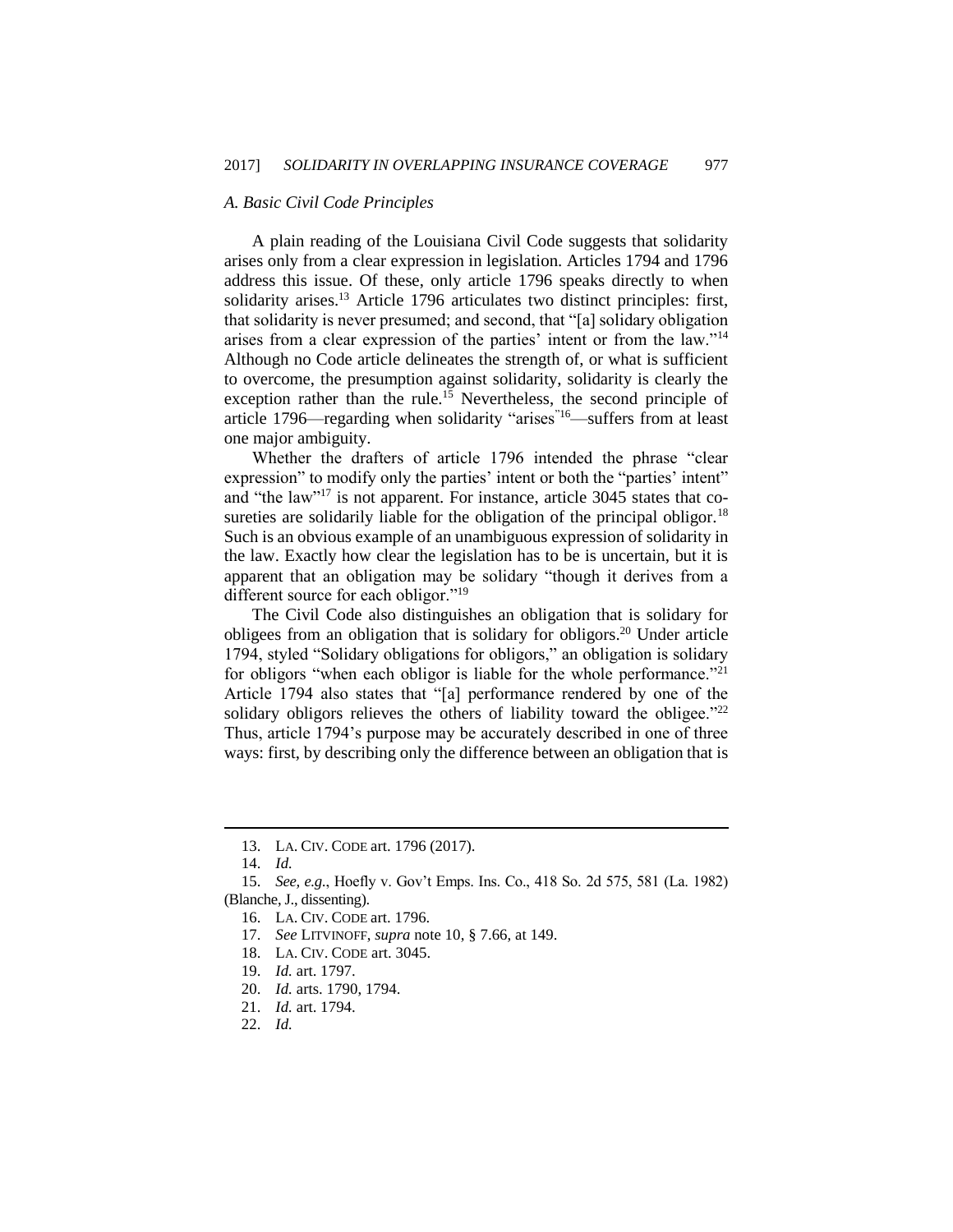solidary for the obligors and solidary for the obligees; $^{23}$  second, by describing the effects of solidarity for obligors presupposing a finding of solidarity; $24$  or third, by setting out elements to determine when an obligation is solidary for the obligors.<sup>25</sup>

Reading both articles 1794 and 1796 *in pari materia*, it might seem that article 1796 determines when solidarity arises from the law. Not only does the presumption against solidarity buttress this conclusion, but article 1796 more specifically addresses when solidarity "arises" from the law.<sup>26</sup> This interpretation would result in fewer obligations being classified as solidary, imposing a higher standard when solidarity arises from the law.<sup>27</sup>

Another plausible *in pari materia* interpretation of these articles suggests that article 1794—not article 1796—is determinative of solidarity arising fromthe law. Whereas article 1796 speaks of solidarity generally, article 1794 speaks directly to obligations that are solidary for obligors.<sup>28</sup> Indeed, this interpretation of article 1794 focuses on the use of "when" in that article and interprets what follows as elements or "ingredients"<sup>29</sup> of solidarity: "An obligation is solidary . . . when . . . ."<sup>30</sup> Under this interpretation, it would seem that if the conditions are met, the obligation is solidary for the obligors.

## *B. Louisiana Courts' Interpretations of Solidarity Arising from the Law*

Louisiana courts have wavered over what articles to apply to determine when solidarity arose from the law. As late as 1981, scholars lamented that there was no "ordered doctrine of solidarity," and few decisions determining when solidarity arose from the law "reveal[ed] an adequate theoretical foundation."<sup>31</sup> Generally, courts chose one of three options to make that determination: first, article 1796's clear-expression test; second, the secondary-effects test; and third, the principal-effects test from article

<sup>23.</sup> *Compare id.* art. 1790 ("Solidary obligations for obligees"), *with id.* art. 1794 ("Solidary obligations for obligors").

<sup>24.</sup> *See* Bruce Schewe, *Prescribing Solidarity: Contributing to the Indemnity Dilemma*, 41 LA. L. REV. 659, 672–76 (1981) [hereinafter *Prescribing Solidarity*] (discussing the then-operative article 2091, the equivalent of article 1794, and the then-operative article 2093, the equivalent of article 1796).

<sup>25.</sup> *See, e.g.*, Hoefly v. Gov't Emps. Ins. Company, 418 So. 2d 575, 577 (La. 1982).

<sup>26.</sup> LA. CIV. CODE art. 1796 ("A solidary obligation arises from a clear expression of the parties' intent or from the law.").

<sup>27.</sup> LITVINOFF, *supra* note 10, § 7.66, at 149.

<sup>28.</sup> LA. CIV. CODE art. 1796.

<sup>29.</sup> *See Hoefly*, 418 So. 2d at 579.

<sup>30.</sup> LA. CIV. CODE art. 1794.

<sup>31.</sup> *Prescribing Solidarity*, *supra* note 24, at 679.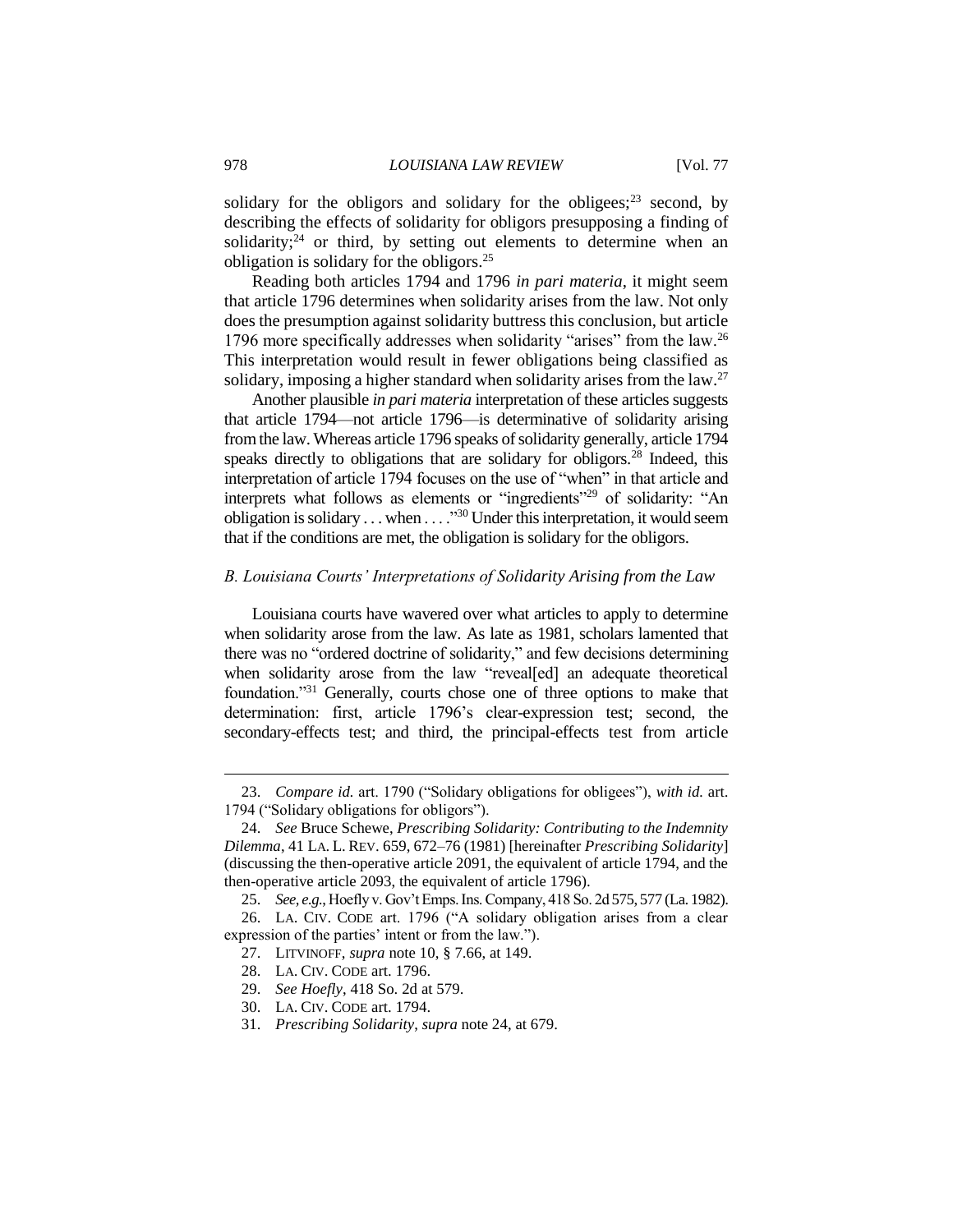1794.<sup>32</sup> Ultimately, Louisiana courts settled on the principal-effects test, which is widely considered to be a liberal interpretation of solidarity.<sup>33</sup>

#### *1. The Clear-Expression Test*

When courts applied the "clear-expression" analysis, the only relevant inquiry was whether statutory authority expressly prescribed solidarity to specific obligors.<sup>34</sup> Wary of the presumption against solidarity, courts held that the law deemed obligors bound *in solido* only when a statute or Code article spoke to the issue directly.<sup>35</sup> For instance, in *Cox v. Shreveport Packing Co.*, the Louisiana Supreme Court held an employer and his tortfeasing employee were not solidarily bound, stating: "[T]here is no provision of our law which expressly renders a master solidarily liable with his servant for the latter's wrongdoing."<sup>36</sup> The clear-expression test resulted in fewer obligations being classified as solidary, and courts over time slowly backed away from this strict view of solidarity.<sup>37</sup>

#### *2. The Secondary-Effects Test*

The secondary-effects test established that solidarity arose from the law when the obligation appeared to resemble the secondary effects of solidarity.<sup>38</sup> This standard seems odd because it developed when the law recognized two types of solidarity: imperfect solidarity—also called *in solidum—*and perfect solidarity—also called *in solido*. <sup>39</sup> Similarly, the effects of solidarity comprised two subtypes: principal and secondary.<sup>40</sup> Perfect solidarity carried with it both principal and secondary effects, while imperfect solidarity carried only the principal effects of solidarity.<sup>41</sup> The Louisiana Civil Code recognized primarily two principal effects of solidarity: first, all obligors are "obliged to the same thing so that each may be compelled for the whole" obligation; and second, payment made

- 36. *Cox*, 35 So. 2d at 375.
- 37. *See* LITVINOFF, *supra* note 10, § 7.66, at 149.
- 38. *Tilting Against Windmills*, *supra* note 3, at 1284.
- 39. *Id*; *see* LITVINOFF, *supra* note 10, § 7.101, at 181–82.
- 40. LITVINOFF, *supra* note 10, § 7.80, at 168.
- 41. *Tilting Against Windmills*, *supra* note 3, at 1285.

<sup>32.</sup> *Id.* at 677.

<sup>33.</sup> *See Hoefly*, 418 So. 2d at 581 (Blanche, J., dissenting) (criticizing the principal-effects test as amounting to judicial legislation); *see also* LITVINOFF, *supra* note 10, § 7.66, at 149.

<sup>34.</sup> *See* Cox v. Shreveport Packing Co., 35 So. 2d 373, 375 (1948).

<sup>35.</sup> *See id. See also Prescribing Solidarity*, *supra* note 24, at 675.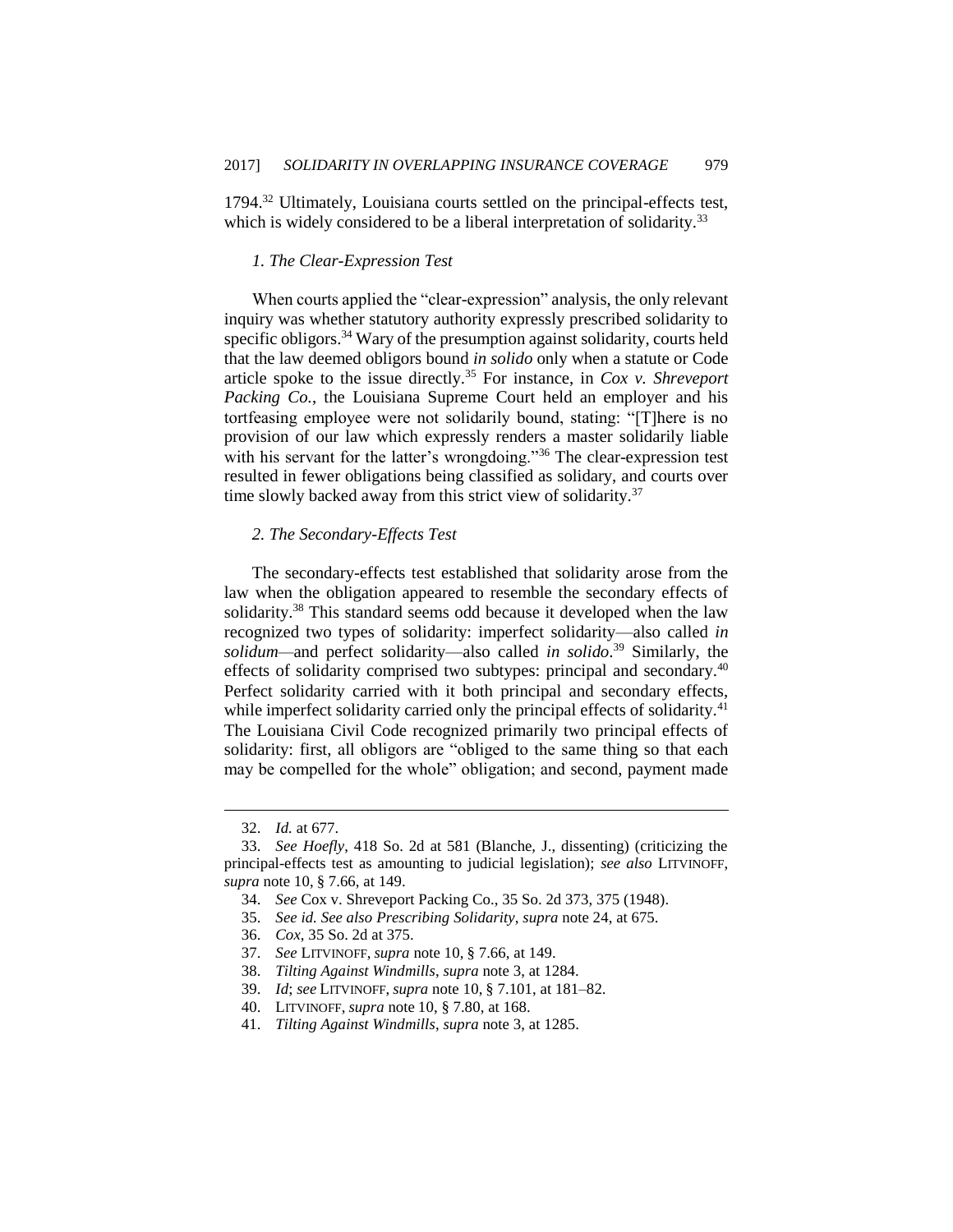by one obligor exonerated all others toward the creditor.<sup>42</sup> This scheme recognized that the now-repealed article 2091 set out the principal effects of solidarity, and all the articles that followed "specif[ied] [the] secondary characteristics of solidarity."<sup>43</sup> The most hotly litigated secondary effect of solidarity was that suit against one *in solido* obligor interrupted prescription as to all.<sup>44</sup> Other secondary effects of solidarity included: putting one solidary obligor in default puts them all in default and shifts the risk of loss to the debtors; permitting litigants to sue all solidary obligors in any parish that is proper for any solidary obligor; and obligors were provided a right of contribution.<sup>45</sup> The secondary-effects test, which first appeared in the highly criticized Louisiana Supreme Court case Wooten v. Wimberly,<sup>46</sup> vanished after the Louisiana Supreme Court overturned *Wooten* in *Foster v. Hampton*, stating, "[t]he distinction drawn between perfect and imperfect solidarity is untenable and must be rejected."<sup>47</sup> Soon thereafter, the Louisiana Legislature followed suit, removing all references to *in solidum* liability from the Civil Code in the 1980s.<sup>48</sup>

## *3. The Principal-Effects Test*

The principal-effects test asks whether the principal effects from Civil Code article 1796 are present. Under this test, an obligation is solidary when all three of the following elements are found: first, all obligors are obligated to the same thing; second, each obligor may be compelled for the whole; and third, payment made by one exonerates the others toward the creditor.<sup>49</sup> The Louisiana Supreme Court ultimately settled on this test,<sup>50</sup> and it continues to remain in effect.<sup>51</sup>

Scholars have suggested that this test is a liberal view of solidarity.<sup>52</sup> Despite the Civil Code's presumption against solidarity and its clearexpression requirement, Louisiana courts have used this test to conclude that obligors are bound *in solido*, even in the absence of any mention of

- 47. 381 So. 2d 789, 791 (La. 1980).
- 48. LITVINOFF, *supra* note 10, § 7.84, at 175.
- 49. *Id.*
- 50. Hoefly v. Gov't Emps. Ins. Co., 418 So. 2d 575, 577 (La. 1982).
- 51. *See* discussion *infra* Part I.C.
- 52. LITVINOFF, *supra* note 10, § 7.66, at 149.

<sup>42.</sup> *Prescribing Solidarity*, *supra* note 24, at 671, n.104.

<sup>43.</sup> *Id*.

<sup>44.</sup> *Id*. at 672.

<sup>45.</sup> *Id*. at 672–73.

<sup>46.</sup> 272 So. 2d 303, 305 (La. 1972).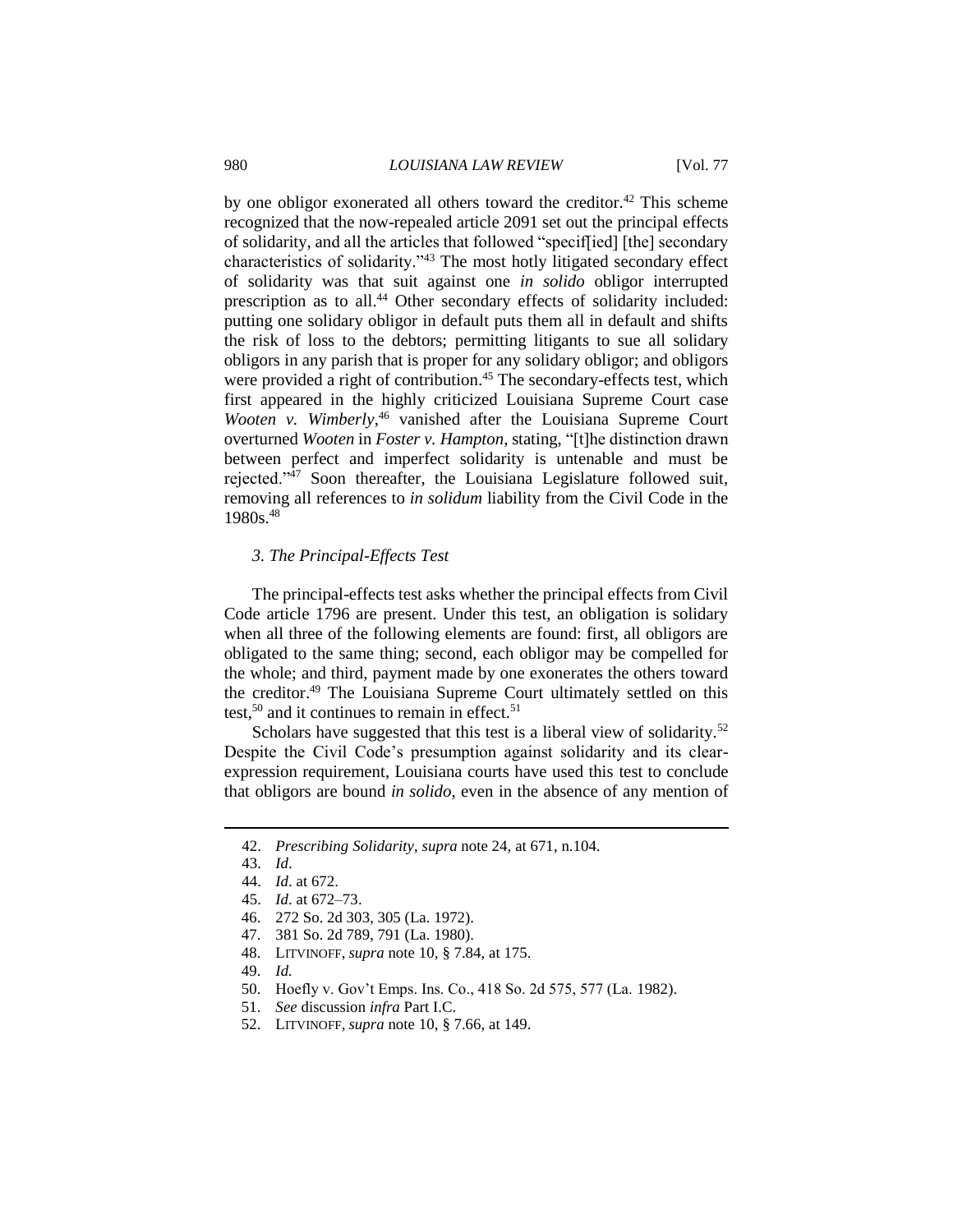solidarity in the contract or the legislation that bound the parties.<sup>53</sup> Put another way, "Louisiana courts have adopted a liberal view of solidarity that arises from the law, which allows them to conclude that multiple obligors are solidarily bound . . . even when the law that provides that obligation neither uses the word, nor makes reference to, solidarity."<sup>54</sup> Perhaps the desirability of solidarity's principal effects can best explain Louisiana courts' loose applications of solidarity in certain instances.

## *a. Liberative Prescription's Entanglement with Solidarity: Interpreting the Result in* Hoefly

Courts adopted this liberal view of solidarity, at least in part, because of solidarity's intertwined relationship with prescription. When prescription is interrupted against one solidary obligor, it is interrupted as to all solidary obligors.<sup>55</sup> This principle is true regardless of whether the plaintiff named all of the solidary obligors in the petition or served them.<sup>56</sup> Thus, sometimes courts stretched the limits of solidarity to help the plaintiff gain access to deeper pockets.<sup>57</sup> In one such case, *Hoefly v. Government Employees Insurance Co.*, the Louisiana Supreme Court adopted a new test for solidarity—utilizing the three-pronged principal-effects test—to rescue a plaintiff's claim from prescription.<sup>58</sup> Importantly, to arrive at this conclusion, the Court had to conclude that a UM insurer and a tortfeasor were solidarily bound.<sup>59</sup> This aspect of the case unwittingly produced unforeseen consequences in tort cases in which tortfeasors or insurers had overlapping liability.<sup>60</sup>

Justice Blanche dissented in *Hoefly*, sharply criticizing the majority.<sup>61</sup> Specifically, he noted that "[i]n all other cases in which legal solidarity arises, there exists *some* relationship between the parties who are held solidarily liable."<sup>62</sup> Reasoning that because "the law" did not create any

<sup>53.</sup> *Id.*

<sup>54.</sup> *Id.*

<sup>55.</sup> LA. CIV. CODE art. 3503 (2017).

<sup>56.</sup> *See id.* art. 3503 cmt. b.

<sup>57.</sup> *See, e.g.*, Carona v. State Farm Ins. Co., 458 So. 2d 1275, 1280 (La. 1984) ("In *Hoefly v. GEICO*, this Court salvaged a particular plaintiff's claim from prescription by invoking the doctrine of solidarity whereby U/M insurers were deemed solidarily liable with tortfeasors." (citation omitted)).

<sup>58.</sup> Hoefly v. Gov't Emps. Ins. Co., 418 So. 2d 575, 576 (La. 1982).

<sup>59.</sup> *Id.* at 579.

<sup>60.</sup> *See* discussion *infra* Part II.

<sup>61.</sup> *Hoefly*, 418 So. 2d at 581 (Blanche, J., dissenting).

<sup>62.</sup> *Id.*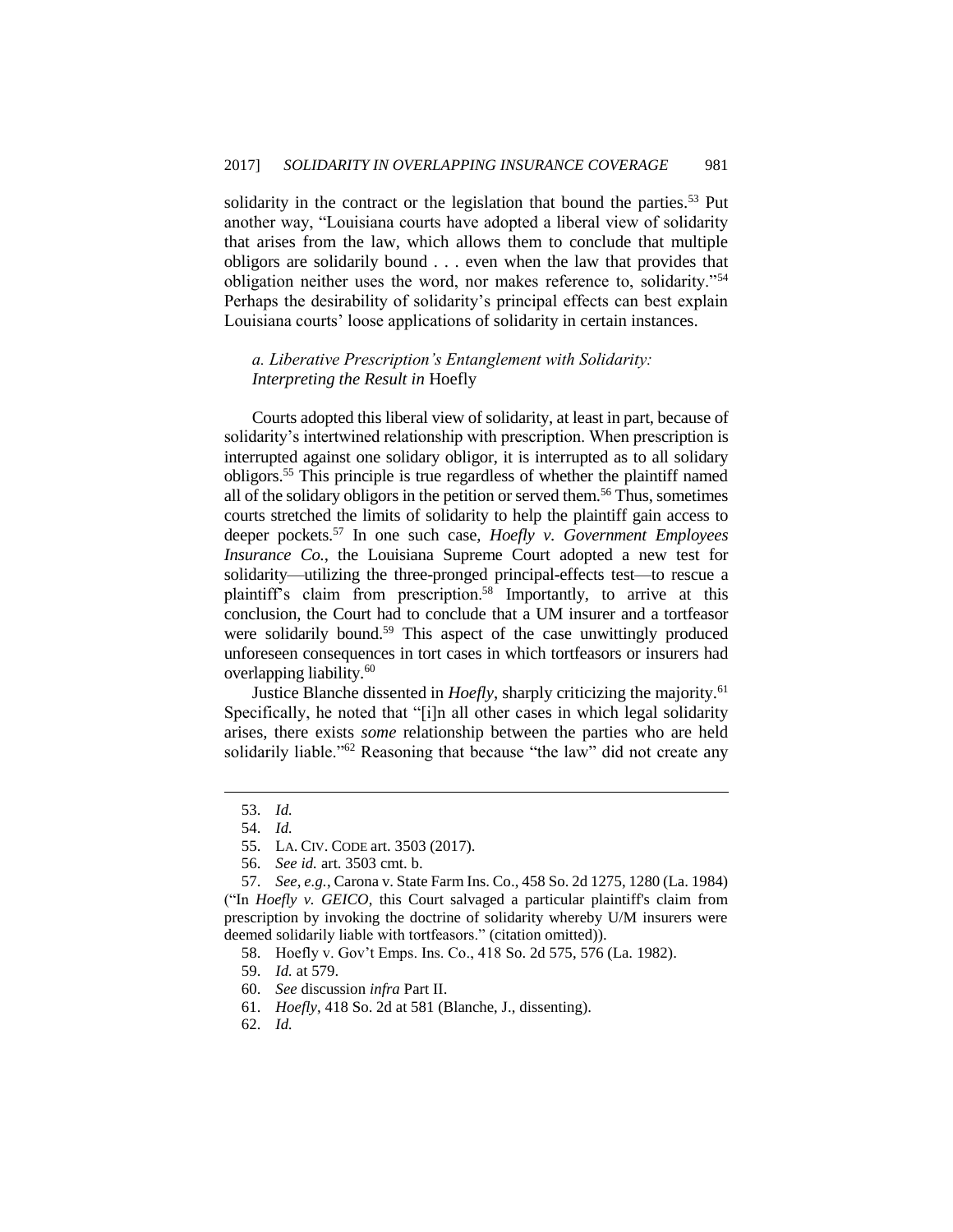relationship between the tortfeasors and the UM insurer, the application of solidarity in *Hoefly* was "purely [a] creation of the majority."<sup>63</sup> Blanche buttressed his criticisms with the presumption against solidarity, stating, "we cannot presume a solidary relationship where none is intended to exist."<sup>64</sup> Thus, according to Blanche, there must be, at the very least, some legislative intent to bind obligors solidarily, even if the legislature did not say it outright.<sup>65</sup> Anything else, in his opinion, amounted to "judicial legislation."<sup>66</sup>

## *b. Immediate Fallout from* Hoefly*: Justice Blanche's Concurrence in*  Carona

The unanticipated consequences of *Hoefly* manifested almost immediately. A year after *Hoefly*, in *Carona v. State Farm Insurance Co.*, <sup>67</sup> the Louisiana Supreme Court dealt with a group of consolidated cases in which the trial court in each case either granted summary judgment or granted an exception of *res judicata* in favor of UM carriers because the tort victims settled with the tortfeasors without expressly reserving rights against the UM carriers.<sup>68</sup> The then-operative Civil Code article 2203 provided that when an obligee remitted a debt against one solidary obligor without expressly reserving rights against the other, the obligee forfeited the entire obligation.<sup>69</sup> Hence, the Court faced what was perhaps an unforeseen implication from the *Hoefly* holding, which had previously held that a UM provider and the tortfeasor were solidary obligors.<sup>70</sup> Eschewing the "technical rule" of article 2203, the Court, in a feat of interpretive acrobatics, concluded that the purpose of UM legislation precluded article 2203's application in that case.<sup>71</sup>

The Court unanimously agreed with the result in *Carona*. <sup>72</sup> Concurring in the result only, Justice Blanche seized an opportunity to reassert and expand upon his dissent in *Hoefly*. <sup>73</sup> Specifically, he characterized the reasoning in *Hoefly* as nothing more than "salvag[ing] a particular plaintiff's claim from

 $\overline{a}$ 

71. *Carona*, 458 So. 2d at 1279.

73. *Id.* at 1280.

<sup>63.</sup> *Id.*

<sup>64.</sup> *Id.*

<sup>65.</sup> *Id.*

<sup>66.</sup> *Id.*

<sup>67.</sup> 458 So. 2d 1275 (La. 1984).

<sup>68.</sup> *Id.* at 1277.

<sup>69.</sup> *Id.*

<sup>70.</sup> *Hoefly*, 418 So. 2d at 580.

<sup>72.</sup> *Id.*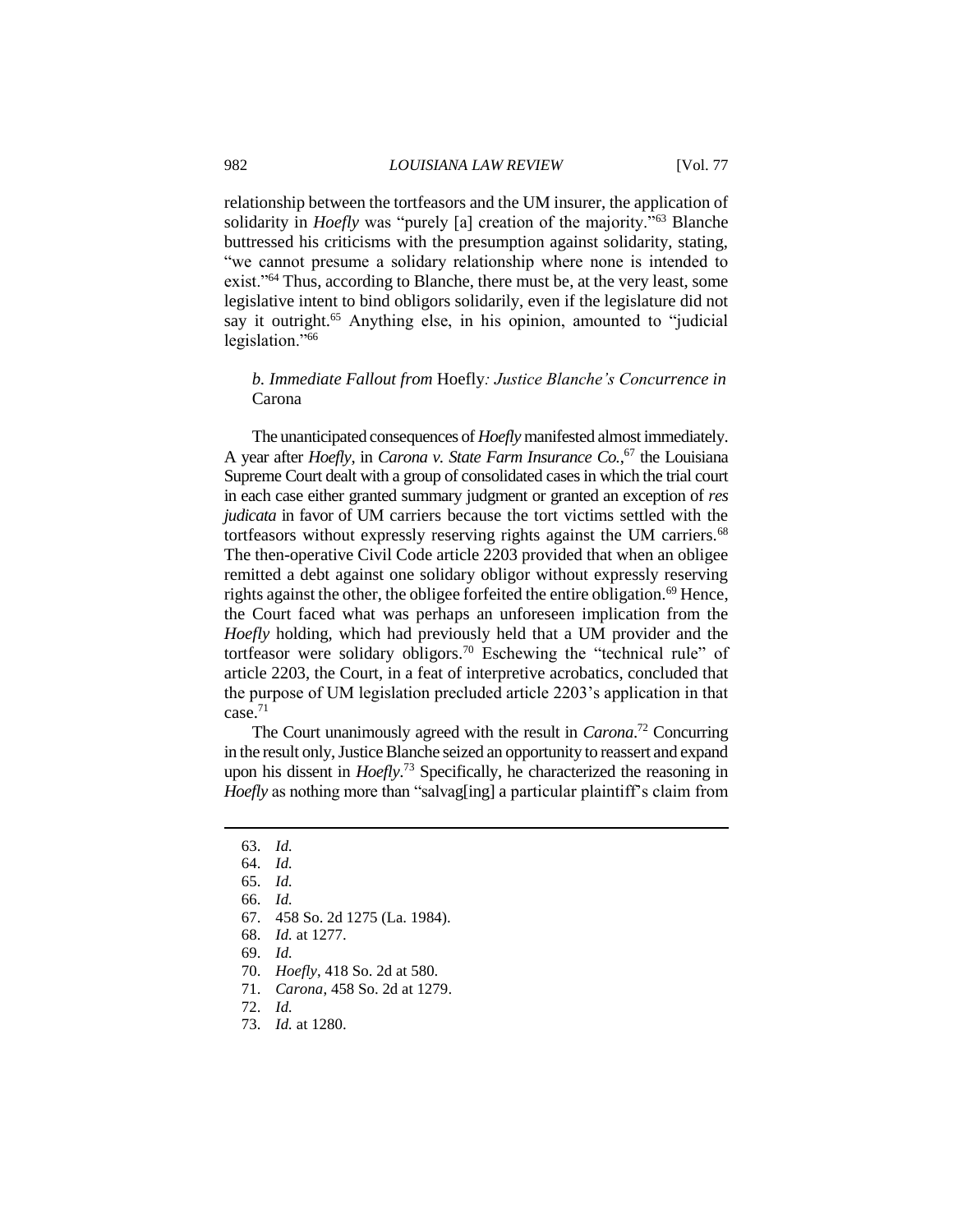prescription by invoking the doctrine of solidarity."<sup>74</sup> According to Justice Blanche, *Carona* was an example of the "less palatable effects" caused by the Court's loose interpretation in *Hoefly*. 75

Blanche premised his reasoning on the notion "that no solidary relationship exists between a tortfeasor and the claimant's U/M carrier."<sup>76</sup> Therefore, it was the blind assertion of *Hoefly* at the root of the issues in *Carona*. <sup>77</sup> Blanche, however, did not necessarily disagree with the use of the principal-effects test per se, but rather the Court's analysis of whether obligors are "all obliged to the same thing."<sup>78</sup>

Blanche then set out a new method to interpret when obligors are "obliged to the same thing."<sup>79</sup> Under Blanche's test, solidarity would seem to arise between insurers only when expressly legislated or when the insurers had previously enjoyed a "solidary relationship" with one another.<sup>80</sup> Premising his reasoning on the assertion that solidarity is an exception to the general rule, under which debts are divided among joint obligors, Blanche noted that the UM statute "contains no provision which would allow the U/M carrier" to become solidarily liable with a tortfeasor.<sup>81</sup> The lack of legislation prescribing solidarity coupled with the presumption against solidarity, militated against the Court cobbling together a solidary obligation from different areas of the law.<sup>82</sup>

Blanche also balked at the notion that it is the coextensiveness of the obligations that makes obligors bound for the same thing.<sup>83</sup> Instead, Blanche preferred the French rule: a plaintiff may look to any solidary obligor for the whole obligation. $84$  Expanding upon the definition of "whole obligation," Blanche clarified that in France, obligors are solidarily bound only if the entirety of their obligation is the same amount.<sup>85</sup> Thus, under the majority approach, if two obligors are bound for "the same thing"—one for up to \$50,000 and one for \$75,000—the two are solidarily bound for the \$50,000.<sup>86</sup> Under Blanche's rationale,

- 80. *Id.* at 1282.
- 81. *Id.*
- 82. *See id.* at 1282–83.
- 83. *Id.*
- 84. *Id.*
- 85. *Id.*
- 86. *See id.*

<sup>74.</sup> *Id.*

<sup>75.</sup> *Id.*

<sup>76.</sup> *Id.*

<sup>77.</sup> *Id.*

<sup>78.</sup> *Id.* at 1281.

<sup>79.</sup> *Id.*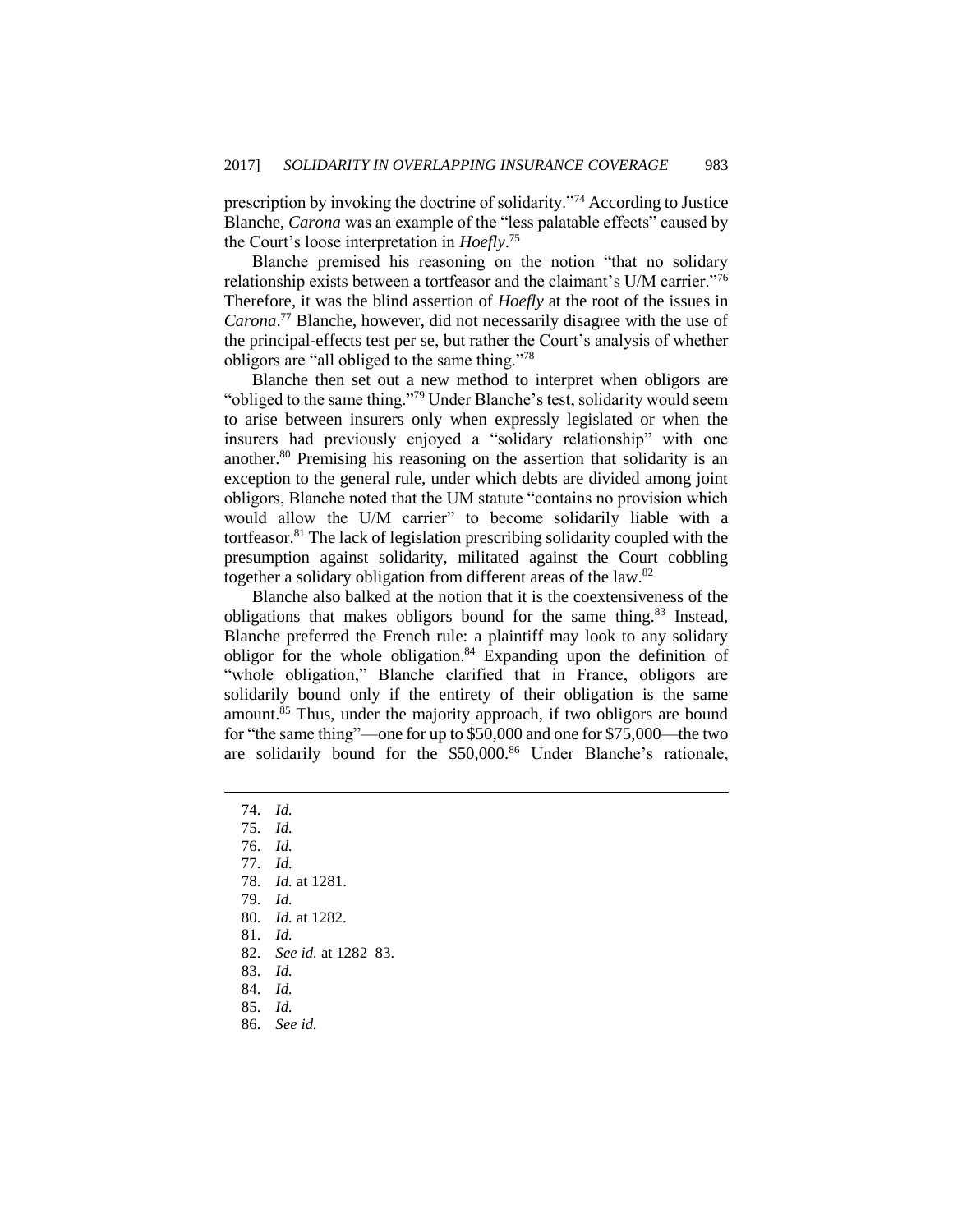however, the two cannot be solidarily bound at all because they are not bound for the "same thing."<sup>87</sup> Followed to its logical conclusion, unless the amount of the plaintiff's damages and the policy limits are the exact equivalent, the law would most likely never bind an insurer and a tortfeasor *in solido*. 88

## *C. The Expansion of the Three-Pronged* Hoefly *Test in the Context of Insurance*

Since *Hoefly*, solidarity has been a hotly litigated issue in "credit cases."<sup>89</sup> In those cases, an accident occurs, usually during the course and scope of employment, and two or more insurers have provided coverage.<sup>90</sup> After one of the insurers pays first,  $91$  the other insurer, recognizing that the plaintiff has already received a payment, files a motion for summary judgment seeking recognition of a credit reducing its obligation by the amount the other insurer has already paid. $92$  The operative theory is that the two insurers are solidary obligors, and payment by one exonerates the other toward the creditor.<sup>93</sup> The two Louisiana Supreme Court cases that embraced the application of solidarity in this context—*Bellard* and *Cutsinger*—have made it worthwhile for many insurers to litigate this issue. Indeed, after *Bellard* and *Cutsinger* many appellate courts have examined solidarity in similar situations, resulting in an incoherent and confused body of jurisprudence.<sup>94</sup>

#### *1.* Bellard *and* Cutsinger*: Expanding Solidarity in Insurance Cases*

In *Bellard v. American Central Insurance Co.*, <sup>95</sup> the Louisiana Supreme Court held that the UM insurer of a plaintiff's employer was entitled to a credit in the amount paid by the employer's workers' compensation insurer because the two were solidarily bound.<sup>96</sup> In that case, an employee sustained injuries

<sup>87.</sup> *Id.*

<sup>88.</sup> *Id.* at 1283.

<sup>89.</sup> *See* Musa Rahman, Bellard *&* Cutsinger*: A Review of the Supreme Court Cases and Their Potential Fallout in Workers' Compensation*, 58 LA. B.J. 374, 375 (2011).

<sup>90.</sup> *See, e.g.*, Bellard v. Am. Cent. Ins. Co., 980 So. 2d 654, 660 (La. 2008).

<sup>91.</sup> *See, e.g.*, *id.*

<sup>92.</sup> *See, e.g.*, *id.*

<sup>93.</sup> *See, e.g.*, *id.*

<sup>94.</sup> *See* discussion *infra* Part II.C.2.

<sup>95.</sup> *Bellard*, 980 So. 2d at 654.

<sup>96.</sup> *Id.* at 671.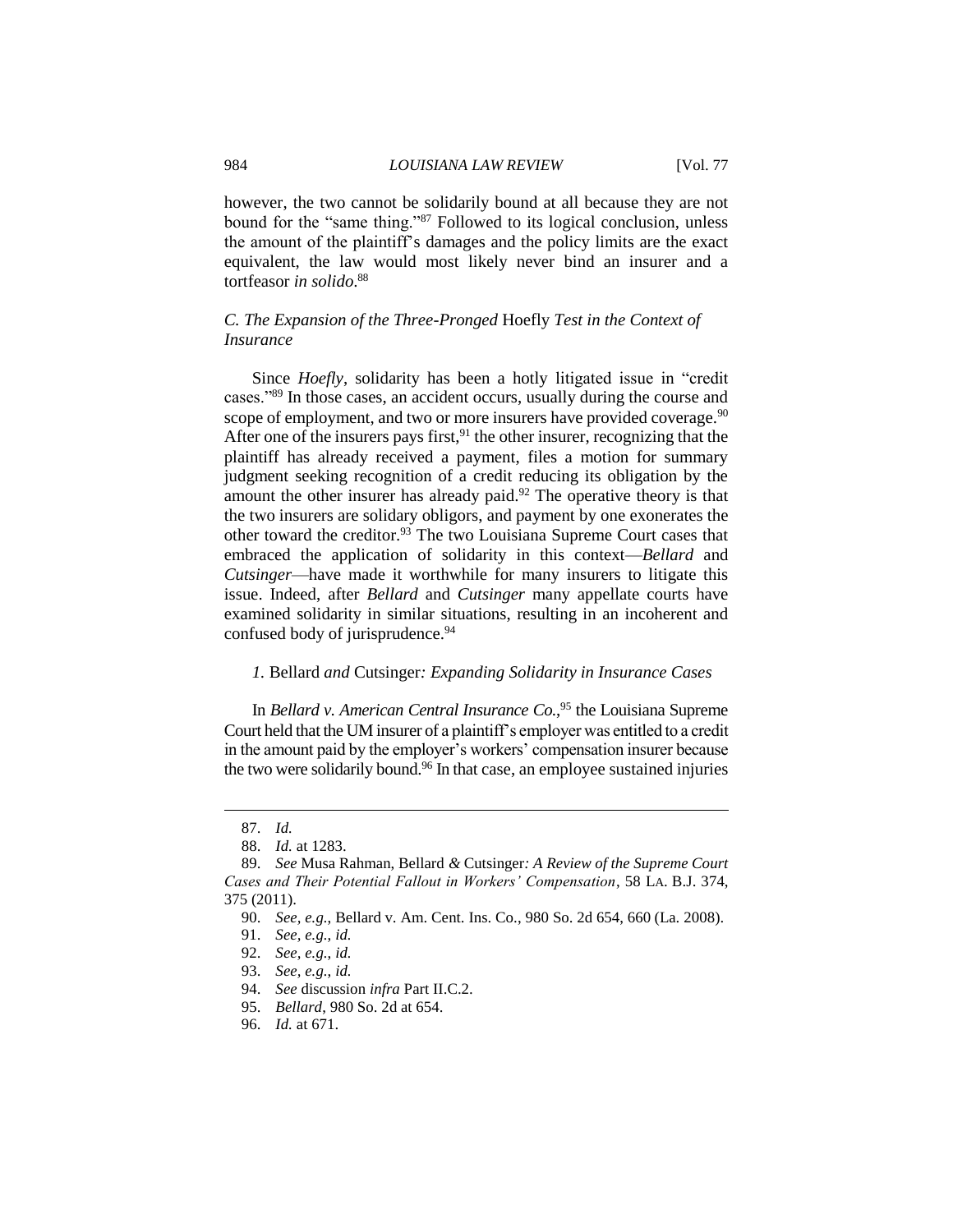in a moving vehicle accident during the course and scope of his employment.<sup>97</sup> The plaintiff sued the other driver's liability insurer, the other driver, and his employer's UM insurer.<sup>98</sup> The employer's UM insurer then filed a motion for summary judgment seeking a declaration that the insurer was entitled to a credit in the amount that workers' compensation paid to the plaintiff.<sup>99</sup>

In holding that the UM insurer was entitled to the credit, the Court first concluded that the UM insurer and the workers' compensation carrier were solidary obligors.<sup>100</sup> Applying the three-pronged *Hoefly* test, the Court determined that each insurer was liable for the same thing: "certain elements of tort damage."<sup>101</sup> Accordingly, it did not matter that different areas of the law created liability and that no legislation expressed an intent to bind the obligors *in solido*. <sup>102</sup> Next, the Court determined that both obligors "may be compelled for the whole of their common liability" because neither was subject to a plea of division.<sup>103</sup> Last, the Court concluded that payment from one exonerated the other because an "injured employee is not allowed to obtain double recovery on those elements of damage which are coextensive."<sup>104</sup>

Thus, the two insurers were solidary obligors.<sup>105</sup> Because solidarity existed, payment by the workers' compensation insurer exonerated the UM insurer toward the plaintiff.<sup>106</sup> After concluding that the collateralsource rule did not apply, $107$  the Court held that the UM insurer was entitled to a credit in the amount paid by workers' compensation.<sup>108</sup>

After *Bellard* held that the employer's UM carrier could receive a credit for payments by the workers' compensation insurer, the Louisiana Supreme Court added that the same applies for the plaintiff's UM

 $\overline{a}$ 

103. *Id.* at 665.

107. *Id.* at 671. The collateral-source rule is a common law import. *Id.* at 667. "Basically, the rule provides that 'a tortfeasor may not benefit, and an injured plaintiff's tort recovery may not be reduced, because of monies received by the plaintiff from sources independent of the tortfeasor's procuration or contribution.'" *Id.*  (citing Bozeman v. Louisiana, 879 So. 2d 692, 698 (La. 2004)).

108. *Id.*

<sup>97.</sup> *Id.* at 659–60.

<sup>98.</sup> *Id.* at 660.

<sup>99.</sup> *Id.* at 661.

<sup>100.</sup> *Id.* at 667.

<sup>101.</sup> *Id.* at 664.

<sup>102.</sup> *Id.*

<sup>104.</sup> *Id.* at 666.

<sup>105.</sup> *Id.* at 667.

<sup>106.</sup> *Id.* at 666.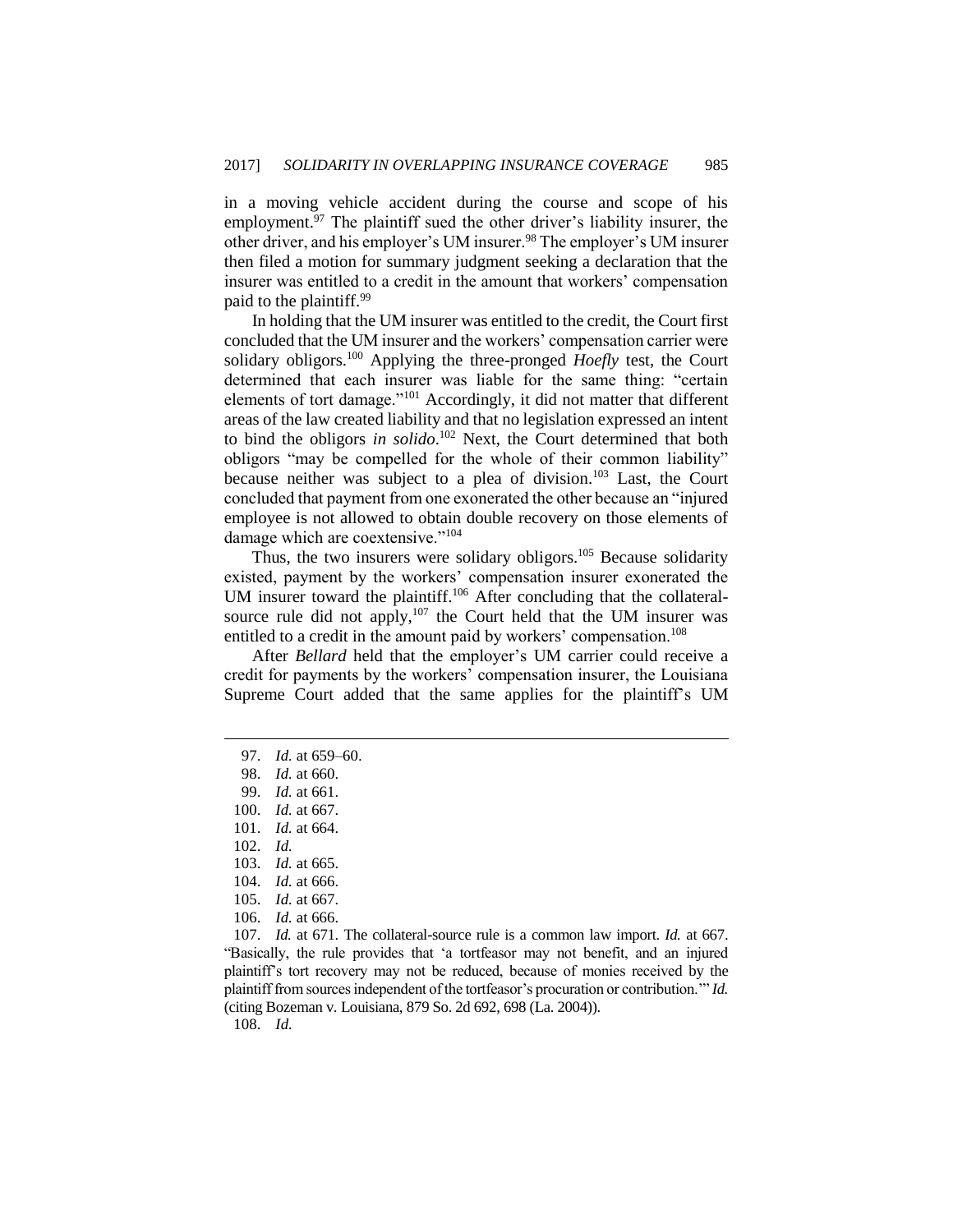insurer.<sup>109</sup> That case—*Cutsinger v. Redfern*—had facts that were nearly identical to *Bellard*.<sup>110</sup> One major difference, however, was that the UM policy excluded coverage to the extent that coverage would benefit any workers' compensation insurer.<sup>111</sup> The Court first noted that this "*Traveler's* exclusion" was enforceable under previous Louisiana Supreme Court jurisprudence.<sup>112</sup> The Court then reasoned that "[t]he fact that the uninsured motorist coverage was procured by plaintiff in this case rather than her employer as was the case in *Bellard* makes no difference in the solidarity analysis."<sup>113</sup> In keeping with *Bellard*, the Court went on to analyze solidarity and concluded that the two were solidarily bound.<sup>114</sup> Thus, once again, the UM insurer was entitled to a credit.<sup>115</sup>

*2.* Cole v. State Farm*: Backing Off of* Bellard *and* Cutsinger

In *Cole v. State Farm Mutual Automobile Insurance Co.*, <sup>116</sup> the Third Circuit addressed facts that were similar to those in *Cutsinger* and *Bellard*, but with two major differences: first, the workers' compensation insurer sought the credit from the UM insurer;<sup>117</sup> and second, the relevant UM policy contained a *Traveler's* exclusion.<sup>118</sup> The crux of the workers' compensation insurer's argument was that because the Louisiana Supreme Court jurisprudence made clear that the two parties were solidarily bound, basic Civil Code principles of solidarity required that either party should be allowed a credit.<sup>119</sup> Ultimately, the court held that the workers' compensation insurer was not entitled to the credit.<sup>120</sup> The court arrived at that decision not through an analysis of solidarity, but rather by reasoning that the policy language excluding UM coverage to the extent it benefits the workers' compensation insurer precludes the insurer from claiming a credit.<sup>121</sup>

- 120. *Id.* at 836.
- 121. *Id.*

<sup>109.</sup> Cutsinger v. Redfern, 12 So. 3d 945, 955 (La. 2009).

<sup>110.</sup> *See generally id.* 

<sup>111.</sup> *Id.* at 954.

<sup>112.</sup> *Id.* (quoting Travelers Ins. Co. v. Joseph, 656 So. 2d 1000, 1004 (La. 1995)) ("[N]o statutory provision or policy consideration precludes a UM carrier from contracting to exclude liability for compensation reimbursement.").

<sup>113.</sup> *Id.* at 951–52.

<sup>114.</sup> *Id.* at 953.

<sup>115.</sup> *Id.* at 956.

<sup>116.</sup> 149 So. 3d 831 (La. Ct. App. 2014).

<sup>117.</sup> *Id.* at 832.

<sup>118.</sup> *Id.* at 834–35.

<sup>119.</sup> *Id.*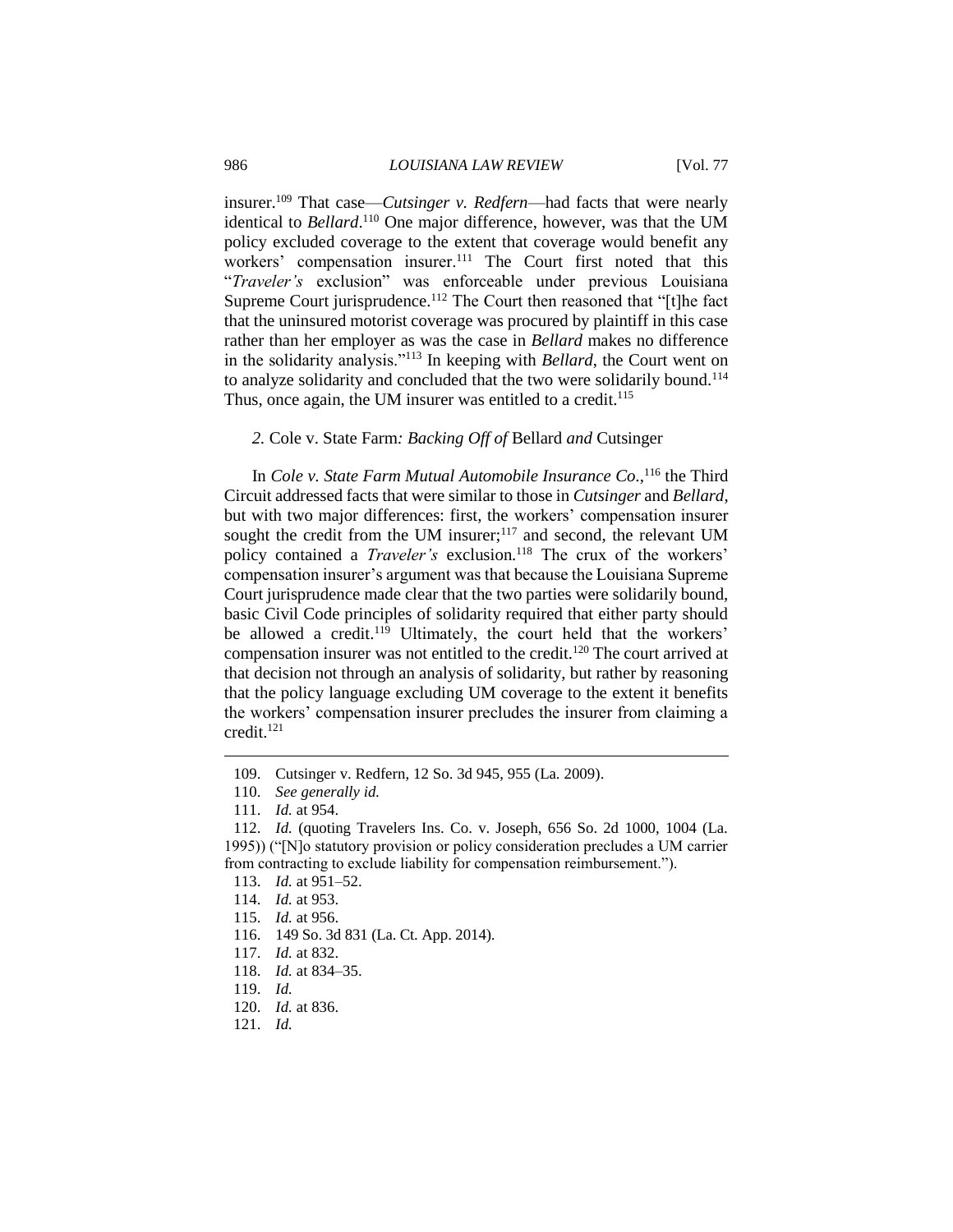The *Cole* court almost entirely sidestepped the issue of solidarity, stating only that "solidarity can be affected by contract."<sup>122</sup> Supporting its decision to decide the case on policy grounds, the court cited a slew of pre*-Bellard* cases upholding the *Traveler's* exclusion.<sup>123</sup> After *Bellard* and *Cutsinger*, however, it is strange to see a lower court decide a "credit case" without properly analyzing solidarity.

*3.* Olivier v. City of Eunice*,* Advantage Personnel*, and Being "Bound for the Same Thing"*

A court's finding of whether two obligors are bound for the same thing may be contingent on how specifically the court chooses to describe the obligation. In *Olivier v. City of Eunice*, <sup>124</sup> the Third Circuit held that an employer and an employee's health insurer were bound *in solido* for injuries the plaintiff sustained during his employment.<sup>125</sup> In applying the first prong of the *Hoefly* test, the court determined that both obligors were bound for the same thing because they shared a similar purpose—to compensate injured and ill persons.<sup>126</sup> The court concluded that the remaining two prongs of the *Hoefly* test were met without offering any analysis.<sup>127</sup> The court also noted in its opinion that the analysis was made without having a copy of any insurance policy in the record.<sup>128</sup>

The *Olivier* court employed a high level of generality to describe the obligations between two obligors to find solidarity. In contrast, however, the First Circuit in *Advantage Personnel and Louisiana Safety Ass'n of Timbermen v. Van Cleave*<sup>129</sup> described two obligations with a high level of specificity to find that two obligors were not solidarily bound.<sup>130</sup> In deciding that a workers' compensation insurer and UM insurer were not solidarily bound, the *Advantage Personnel* court concluded that the workers' compensation insurer's obligation could not include loss of consortium and pain because workers' compensation does not compensate for those damages.<sup>131</sup>

<sup>122.</sup> *Id.* at 835 (quoting Watson v. Funderburk, 720 So. 2d 808 (La. Ct. App. 1998), *writ denied*, 736 So. 2d 834 (La. 1999)).

<sup>123.</sup> *Id.* at 833.

<sup>124.</sup> 92 So. 3d 630 (La. Ct. App. 2012).

<sup>125.</sup> *Id.* at 641.

<sup>126.</sup> *Id.* at 639.

<sup>127.</sup> *Id.* at 639–40.

<sup>128.</sup> *Id.* at 638.

<sup>129.</sup> 146 So. 3d 221 (La. Ct. App. 2014).

<sup>130.</sup> *Id.*

<sup>131.</sup> *Id.* at 233.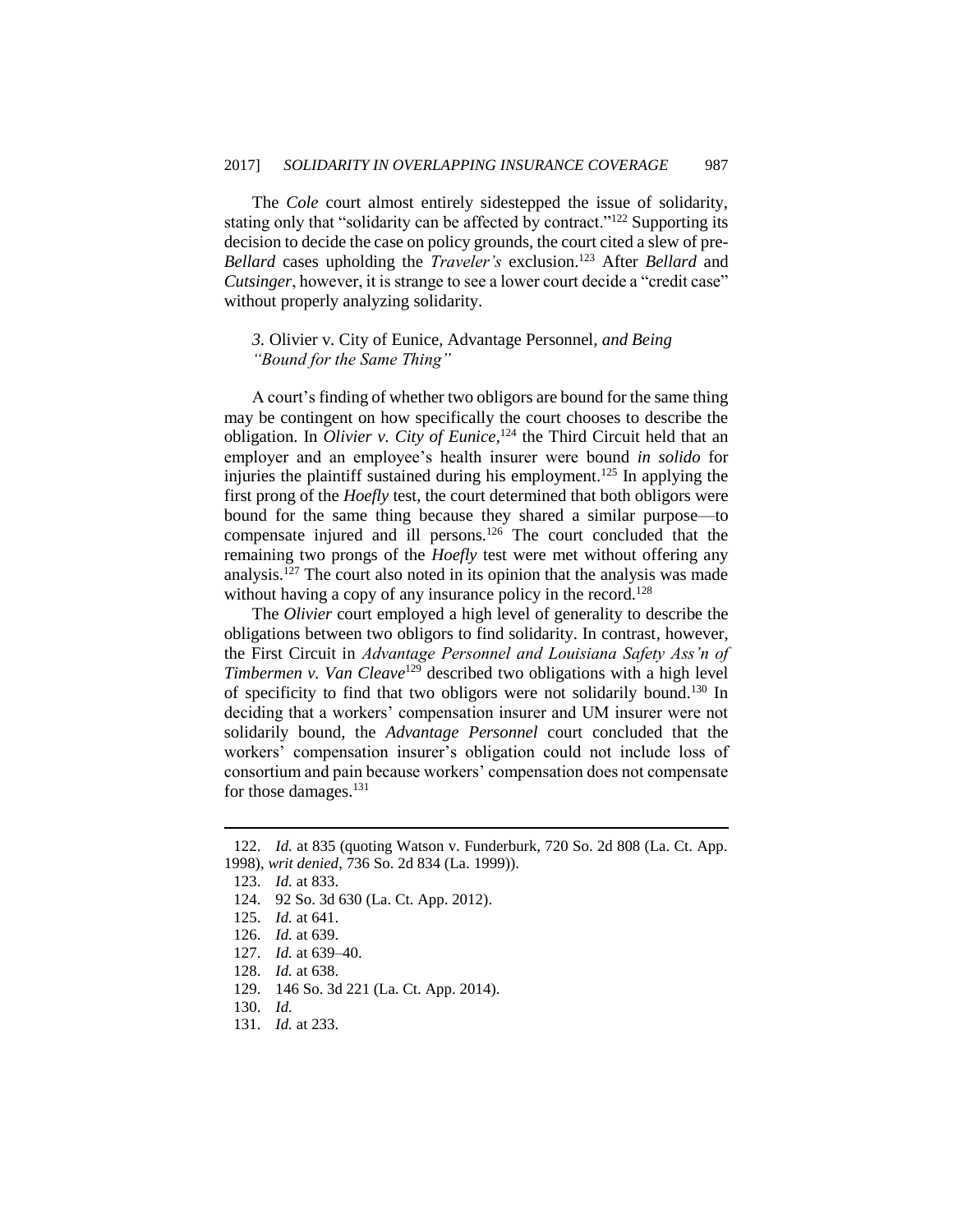## II. POSSIBLE DEFICIENCIES IN THE *HOEFLY* TEST

The propriety and effectiveness of the *Hoefly* test as a means of determining solidarity that "arises from the law" is questionable. In *Fertitta v. Allstate*, <sup>132</sup> Louisiana's highest court addressed the difficulty of using a test where the elements of the test cannot be parsed from the consequences of the test:

Perhaps the most difficult problem in solidarity cases is separating conceptually the *requirements* of solidarity from the *consequences* of solidarity. [The Louisiana Civil Code] set[s] forth the requirement of solidarity that the debtors are obliged to the same thing in that each is separately bound to perform the whole of the obligation. . . . In cases in which solidarity results from a contract . . . the determination of solidarity is relatively simple . . . . The difficult cases are those in which solidarity is imposed by law on two parties with different sources of liability, and there is a tendency to determine the existence of solidarity by inquiring whether the consequences of solidarity should flow from the relationship between the parties. . . . While this may be a legitimate inquiry into whether the Legislature intended the consequences of solidarity, discussion of the consequences as part of the determination of the existence of solidarity has been confusing in judicial decisions.<sup>133</sup>

Accordingly, this Section proceeds by examining post*-Hoefly* jurisprudence as a means of evaluating the efficacy of the *Hoefly* test. A review of this line of cases reveals that the *Hoefly* test suffers from a circular analytical framework; is incompatible with previous Louisiana Supreme Court jurisprudence; fails to serve solidarity's original purpose; and is easily manipulated.

#### *A. A Circular Analytical Framework*

Dissecting the analytical framework of the line of "credit" cases reveals the circular nature of a consequences-based test. The application of a consequences-based test has always been troublesome for Louisiana courts, as evidenced by the dicta in *Fertitta*. <sup>134</sup> What the *Fertitta* Court

<sup>132.</sup> 462 So. 2d 159 (La. 1985).

<sup>133.</sup> *Id.* at 163 n.5. Justice Blanche concurred in *Fertitta*. In his concurrence, he only referred the reader to his dissent in *Hoefly* and his concurrence in *Carona*. *Id.* at 165.

<sup>134.</sup> *Id.* at 163 n.5.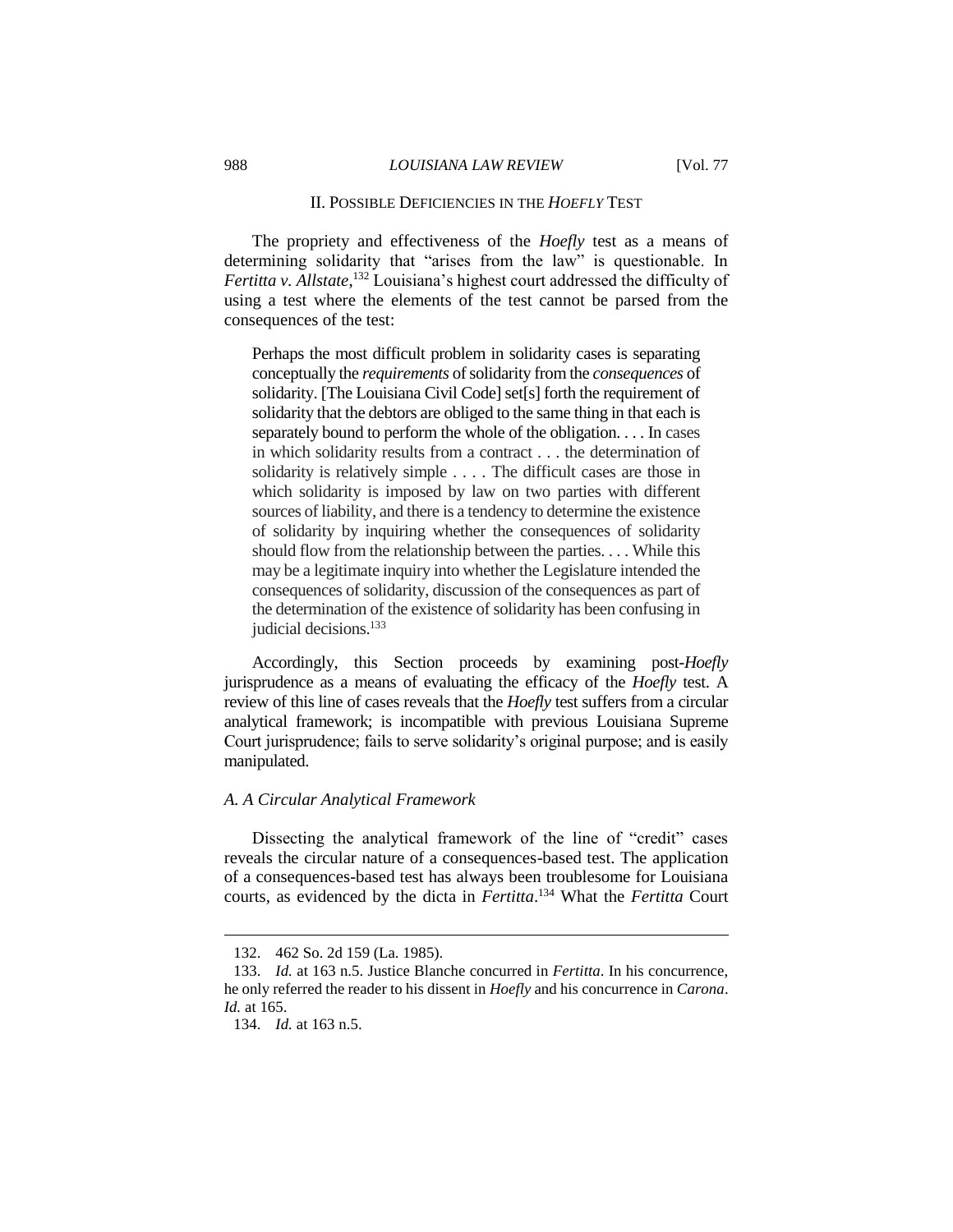struggled to articulate is that the *Hoefly* test itself suffers from a circular analytical framework. Circular reasoning is defined as "a type of reasoning in which the proposition is supported by the premises, which is supported by the proposition."<sup>135</sup> This definition makes more sense in an illustration: X is true because of Y, and Y is true because of  $X<sup>136</sup>$  A logical statement could be similarly illustrated: X is true because of Y, and Y is true because of  $Z^{137}$ 

The third prong of the *Hoefly* test determines solidarity in part by asking whether payment by one exonerates the others toward the creditor.<sup>138</sup> In the credit cases, the entire purpose of determining solidarity was to determine if payment by one insurer exonerated the other insurer as to the plaintiff.<sup>139</sup> For instance, in *Bellard*, the Court determined that because "payment by one exonerated the other"  $(X)$  they were solidarily bound (Y). Thus, because they were solidarily bound (Y), payment by one exonerated the other as toward the creditor  $(X)$ .<sup>140</sup> This classic illustration of circular reasoning indicates that using a consequences-based test to determine the classification of an obligation is erroneous because the classification is important only because of its consequences. This flawed framework implies that the *Hoefly* Court incorrectly applied article 1796 as the basis for its solidarity test.

Thus, to cure the logical defect of the *Hoefly* test, the criteria for determining solidarity must be distinct from the consequences of solidarity. This distinction must exist because the end result is often, as illustrated in the insurance-credit cases, $141$  an application of the consequences of solidarity. In other words, as long as there is a consequences-based test, the test will always be circular.

#### *B. The Problems Presented by the* Traveler's *Exclusion*

In addition to, or perhaps because of, the logical deficiencies of the *Hoefly* test, courts have exhibited confusion in applying solidarity in the

<sup>135.</sup> *Circular Reasoning*, LOGICALLY FALLACIOUS, https://www.logicallyfalla cious.com/tools/lp/Bo/LogicalFallacies/66/Circular\_Reasoning [https://perma.cc/C 4D7-Q387] (last visited Jan. 23, 2017).

<sup>136.</sup> *Id.*

<sup>137.</sup> *Id.*

<sup>138.</sup> Hoefly v. Gov't Emps. Ins. Co., 418 So. 2d 575, 576 (La. 1982).

<sup>139.</sup> *See* discussion *supra* Part I.C.

<sup>140.</sup> Bellard v. Am. Cent. Ins. Co., 980 So. 2d 654, 666 (La. 2008).

<sup>141.</sup> *See* discussion *supra* Part I.C.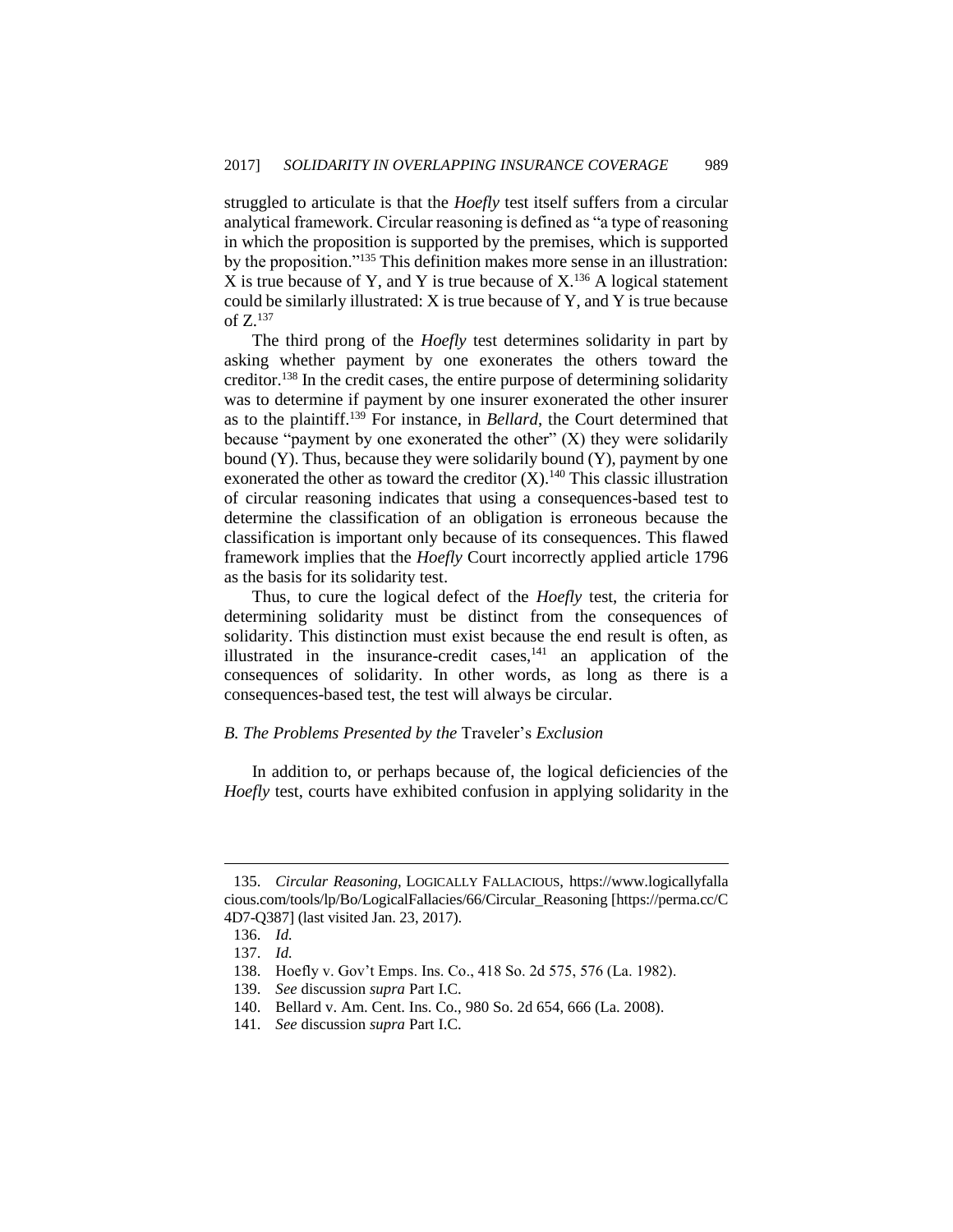insurance context.<sup>142</sup> Specifically, problems arise when a UM policy contains a provision excluding coverage to the extent it benefits any workers' compensation insurance company.<sup>143</sup> Longstanding Louisiana jurisprudence upholds these exclusions under *Traveler's*, yet upholding the exclusion runs afoul of solidarity principles.

The reasoning in *Cole v. State Farm* clearly illustrates this point. Recall that this case dealt with facts similar to *Bellard* and *Cutsinger*—a tort victim sustained injuries in a car accident during the course and scope of employment.<sup>144</sup> Although *Bellard* premised its decisions on solidarity,<sup>145</sup> *Cole* anchored its decision in terms of the language of the applicable insurance policy.<sup>146</sup> Curiously, *Cole* did not apply the *Hoefly* test. Rather, the court stated only that "solidarity [can] be affected by contract" as support for deciding the issue on policy grounds.<sup>147</sup>

This statement of law—most likely because of citation error—seems to lack supporting legal authority. The court cited *Watson*, and *Watson* cited *Fertitta*, for this proposition.<sup>148</sup> The applicable portion of *Fertitta* that found its way into *Cole*, however, stood only for the proposition that one solidary obligor cannot contract with the creditor as to the effect that its payment would have concerning the exoneration of other solidary obligors toward the creditor.<sup>149</sup> No such circumstances existed in *Cole*.

Citation errors aside, perhaps the *Cole* court struggled to reconcile the operation of a *Traveler's* exclusion, which excludes UM coverage to the extent it benefits any workers' compensation insurance company, with the principles of solidarity. Under *Bellard* and *Cutsinger*, the UM insurer and the workers' compensation insurer are solidarily bound. <sup>150</sup> Therefore,

 $\overline{a}$ 

147. *Id.* at 835 (quoting Watson v. Funderburk, 720 So. 2d 808, 810 (La. Ct. App. 1998)).

148. *Id.*

<sup>142.</sup> *See, e.g.*, Cole v. State Farm Mut. Auto. Ins. Co., 149 So. 3d 831, 833, 836 (La. Ct. App. 2014); *see also* discussion *infra* Part II.B.

<sup>143.</sup> *See id.*

<sup>144.</sup> *See Bellard*, 980 So. 2d at 656; *see also* Cutsinger v. Redfern, 12 So. 3d 945, 946 (La. 2009); *Cole*, 149 So. 3d at 833, 836.

<sup>145.</sup> *Bellard*, 980 So. 2d at 672.

<sup>146.</sup> *Cole*, 149 So. 3d at 833, 836.

<sup>149.</sup> Fertitta v. Allstate Ins. Co., 462 So. 2d 159, 164 (La. 1985) ("Nevertheless, the Civil Code expressly provides that payment by one solidary obligor exonerates the other toward the creditor to the extent of that payment, and the solidary obligor who makes the payment cannot by agreement with the creditor affect the right of the other solidary obligor to exoneration to the extent of the payment.").

<sup>150.</sup> LA. CIV. CODE art. 1796 (2017); *see also Bellard*, 980 So. 2d at 667; *Cutsinger*, 12 So. 3d at 952.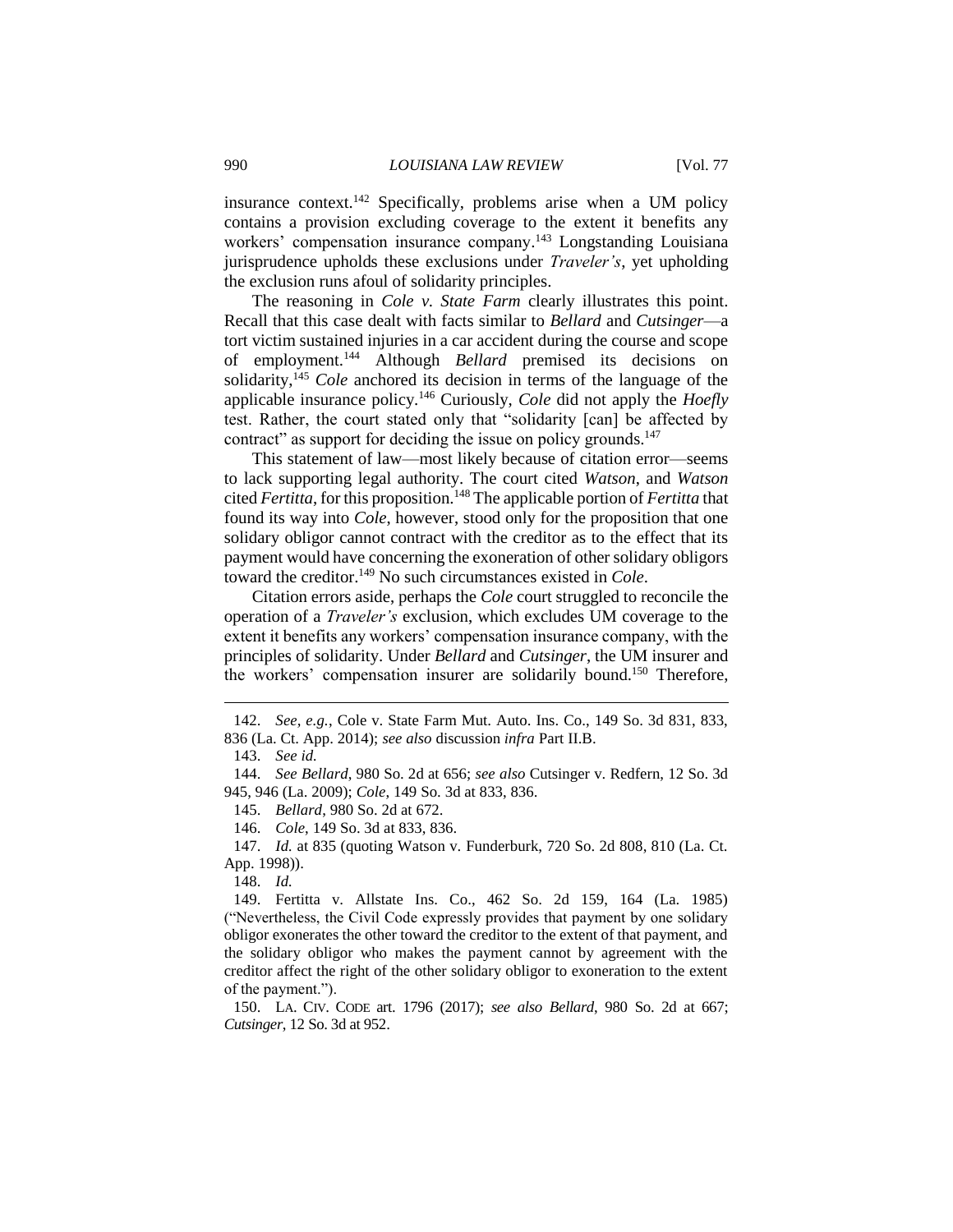under article 1796, payment by *either* should exonerate the other toward the creditor, and the workers' compensation insurer should have been entitled to a credit.<sup>151</sup> If the *Cole* court applied the rules of solidarity, however, the application of those rules would have run afoul of *Traveler's* because it effectively renders the policy exclusion unenforceable by allowing the workers' compensation insurer to benefit from the UM insurer's payment.

It seems that the operation of the *Traveler's* exclusion precludes a finding of solidarity. Therefore, the Louisiana Supreme Court in *Cutsinger* failed to make a distinction between a UM policy that has a *Traveler's*  exclusion and one that does not. The Louisiana Supreme Court has long stated that it is the coextensiveness of the obligations that bind obligors *in solido.*<sup>152</sup> And arguably, a UM policy containing a workers' compensation exclusion is not bound coextensively at all with a workers' compensation insurer. If the total liability triggering both policies never exceeds the amount paid by workers' compensation, the UM insurer owes nothing. In this light, the UM insurer is bound only to the extent that the workers' compensation insurer is not.

#### *C. The Test No Longer Serves its Original Purpose*

Many scholars suggest it was misguided to adopt such a liberal view of solidarity arising from the law, and a plain reading of the Code forced the courts' hands to avoid harsh results following from a strict application of solidarity.<sup>153</sup> Thus, an expansive view of solidarity arising from the law was necessary to promote tort recovery and the free flow of credit, which are the reasons Louisiana instituted solidarity.<sup>154</sup> A liberal view of solidarity—such as the *Hoefly* test—is no longer necessary address those concerns, however.

One way that solidarity promoted tort recovery—a reason that likely influenced the Court's decision in *Hoefly*—was the entanglement of solidarity with liberative prescription. The Court in *Hoefly* needed to find solidarity to save a plaintiff's claim.<sup>155</sup> The 1988 revision to Civil Code article 2324 adding that interruption of prescription as to one joint

<sup>151.</sup> LA. CIV. CODE art. 1796; *see also Bellard*, 980 So. 2d at 667; *Cutsinger*, 12 So. 3d at 952.

<sup>152.</sup> Narcise v. Ill. Cent. Gulf R.R. Co*.*, 427 So. 2d 1192, 1195 (La. 1983).

<sup>153.</sup> *See, e.g.*, Patricia Wiener, *Obligations—Uninsured Motorist and Insurer as Obligors In Solido*, 58 TUL. L. REV. 642, 658–59 (1983).

<sup>154.</sup> LITVINOFF, *supra* note 10, § 7.66, at 149.

<sup>155.</sup> Hoefly v. Gov't Emps. Ins. Co., 418 So. 2d 575, 576 (La. 1982).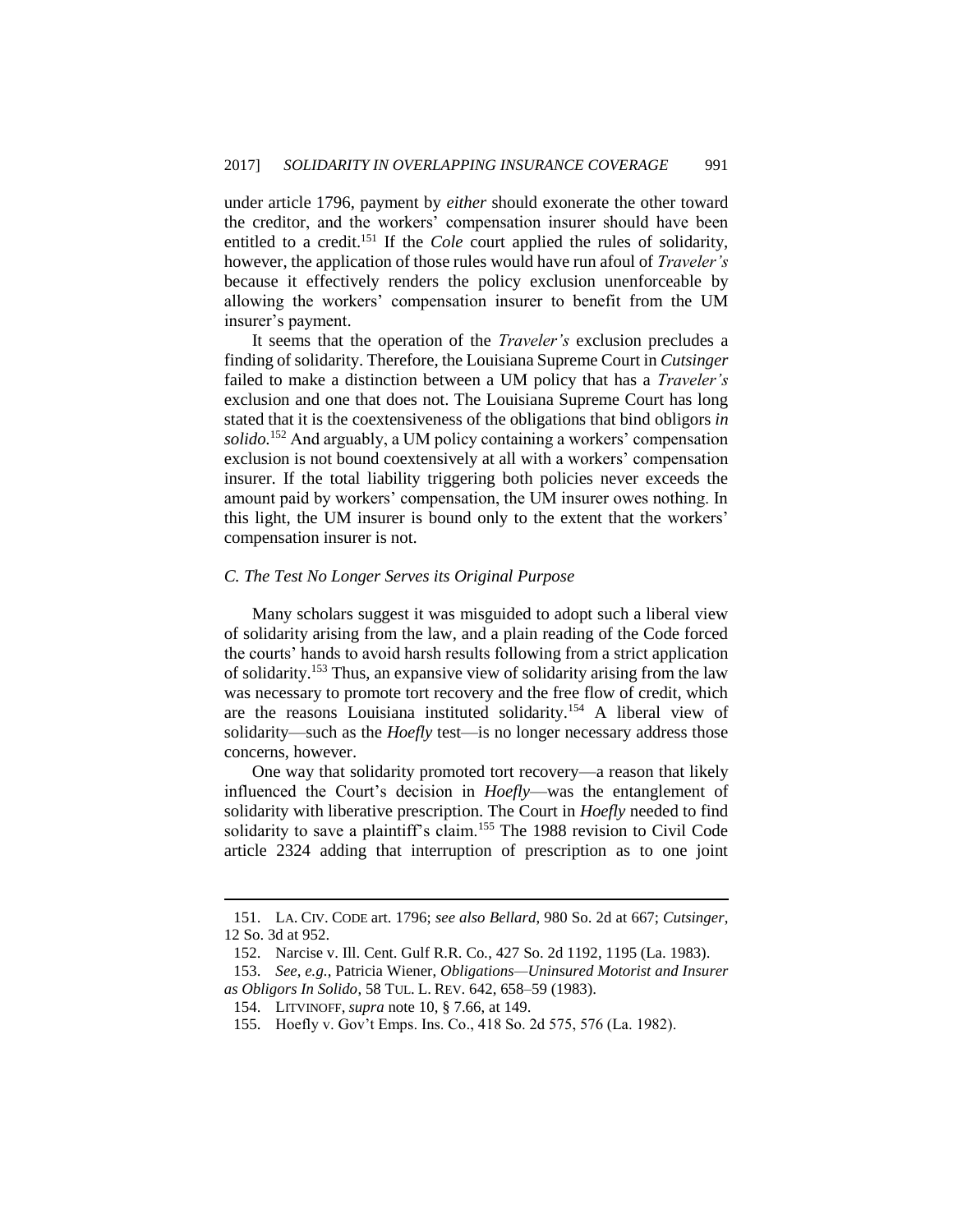tortfeasor interrupts as to others,<sup>156</sup> however, diminished the need for solidarity to aid in tort recovery.

Similarly, a broad interpretation of solidarity arising from the law is not needed to facilitate the free flow of credit. The law presumes that creditors are generally sophisticated and are capable of contracting for solidarity.<sup>157</sup> The lobby for creditors—such as banks—is persuasive enough that now, the most prolific source of solidarity in legislation can be found in the law of negotiable instruments.<sup>158</sup> Insurers can also avail themselves of policy exclusions such as the *Traveler's* exclusion that was dispositive in *Cole*.

## *D. Prong One of the* Hoefly *Test is Easily Manipulated*

The first prong of the principal-effects test, which asks whether each obligor is obligated for the same thing, is also flawed. In constitutional law, ample literature discusses the concept referred to as "levels of generality."<sup>159</sup> Simply put, the more generally a court describes two things, the more similar those two things appear.<sup>160</sup> Conversely, the more specifically two things are described, the more different they appear.<sup>161</sup> Courts, perhaps unwittingly, use this technique to manipulate the *Hoefly* test.

<sup>156.</sup> Act No. 430, 1988 La. Acts 932.

<sup>157.</sup> *See* Sec. First Nat'l Bank v. Murchison, 739 So. 2d 803, 807 (La. Ct. App. 1999); *see also* GLENN G. MORRIS & WENDELL H. HOLMES, BUSINESS ORGANIZATIONS § 33.03, *in* 8 LOUISIANA CIVIL LAW TREATISE 104 (1999).

<sup>158.</sup> *See* LA. REV. STAT. §§ 10:1-101 to 10:1-103, 10:3-112, 10:3-114, 10:3- 116, 10:3-413 to 10:3-415, 10:3-417 (2017); *see also* LITVINOFF, *supra* note 10, § 7.66, at 149 ("Be that as it may, legal solidarity does not arise only from articles in the civil code. Among the other laws that address the same subject, the most prolific source of solidarity for multiple obligors is, perhaps, the law of negotiable instruments.").

<sup>159.</sup> *See* Laurence H. Tribe & Michael C. Dorf, *Levels of Generality in the Definition of Rights*, 57 U. CHI. L. REV. 1057, 1058 (1990) ("The question then becomes: *at what level of generality should the Court describe the right previously protected and the right currently claimed?* The more abstractly one states the already-protected right, the more likely it becomes that the claimed right will fall within its protection. For instance, did the Court in *Griswold v. Connecticut* recognize the narrow right to use contraception or the broader right to make a variety of procreative decisions? Obviously, the descriptive choice will affect the Court's decisions in other cases, such as those involving abortion.").

<sup>160.</sup> *Id.*

<sup>161.</sup> *Id*.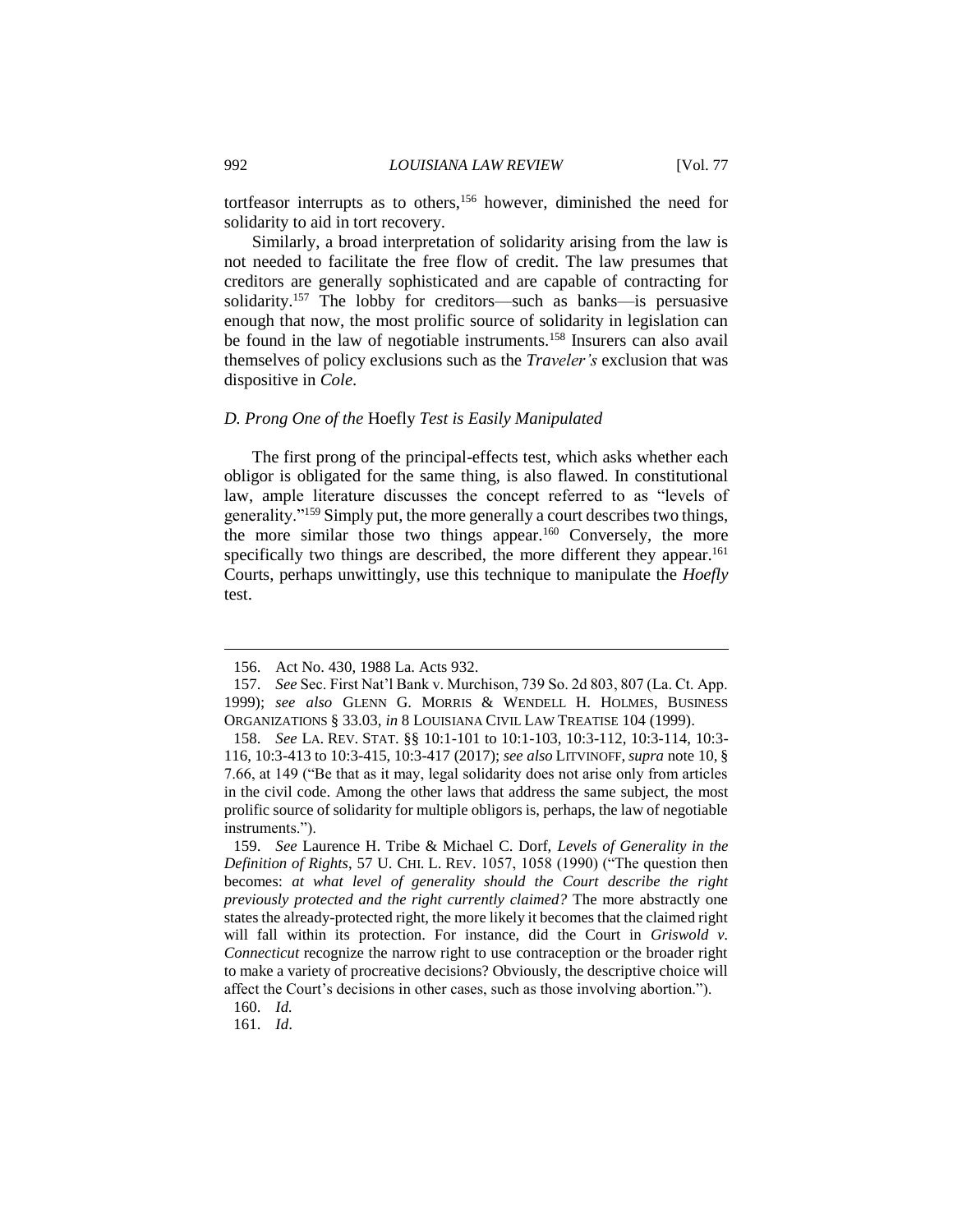For instance, in *Olivier v. City of Eunice*,<sup>162</sup> without having the insurance policies on record, the Third Circuit held that a workers' compensation insurer and a health insurance provider were solidarily liable.<sup>163</sup> The court, utilizing a high level of generality, concluded that the "general purpose" of both types of coverage were the same; thus both were bound for the same thing.<sup>164</sup> In *Advantage Personnel v. Van Cleave*, the First Circuit concluded that a workers' compensation insurer was not solidarily liable with a liability insurer for the plaintiff's loss of consortium and pain and suffering damages.<sup>165</sup> Utilizing a high level of specificity, the court described the workers' compensation obligation as only including compensation for medical bills and lost wages—not loss of consortium or pain and suffering.<sup>166</sup> The court concluded that the liability insurer's obligation did include compensation for loss of consortium and pain and suffering.<sup>167</sup> Therefore, the two insurers were not obligated for the same thing.<sup>168</sup> Compared to the Louisiana Supreme Court's description of a workers' compensation insurer's obligation as for "certain elements of tort damage,"<sup>169</sup> it is easy to see how the manipulation of levels of generality used to describe an obligation can influence a court's analysis of the first prong of the *Hoefly* test. A more cynical view of this technique's application might lead the reader to conclude that it allows a court to reach

 $\overline{a}$ 

- 165. 146 So. 3d 221, 231 (La. Ct. App. 2014).
- 166. *Id.* at 233.

168. *Id*. ("The workers' compensation insurer and UM insurer are solidary obligors only to the extent that their obligations are co-extensive for lost wages and medical expenses . . . . The insurers are not solidary obligors for other damages, such as pain and suffering or loss of consortium, because the workers' compensation insurer has no liability for those damages under the exclusive remedy provision of the workers' compensation act.")*.*

169. Bellard v. Am. Cent. Ins. Co., 980 So. 2d 654, 664 (La. 2008).

<sup>162.</sup> 92 So. 3d 630 (La. Ct. App. 2012).

<sup>163.</sup> *Id.* at 639.

<sup>164.</sup> *Id.* ("In *Bellard* and *Cutsinger*, the obligations of UM insurers and workers' compensation insurers were at issue, and to the extent that their obligations to the plaintiff employees overlapped, they were found to be obliged for the same thing. The obligations of health insurers and employers or workers' compensation insurers are similar to, but not the same as, those of UM insurers and workers' compensation insurers. The central purpose of workers' compensation insurance and health insurance is protection of an injured or ill person. The WCA protects the person when his injury or illness is related to his employment. Health insurance protects the person in all situations when he is injured or ill. For these reasons, we find the City and Blue Cross are obliged for the same thing.").

<sup>167.</sup> *Id.*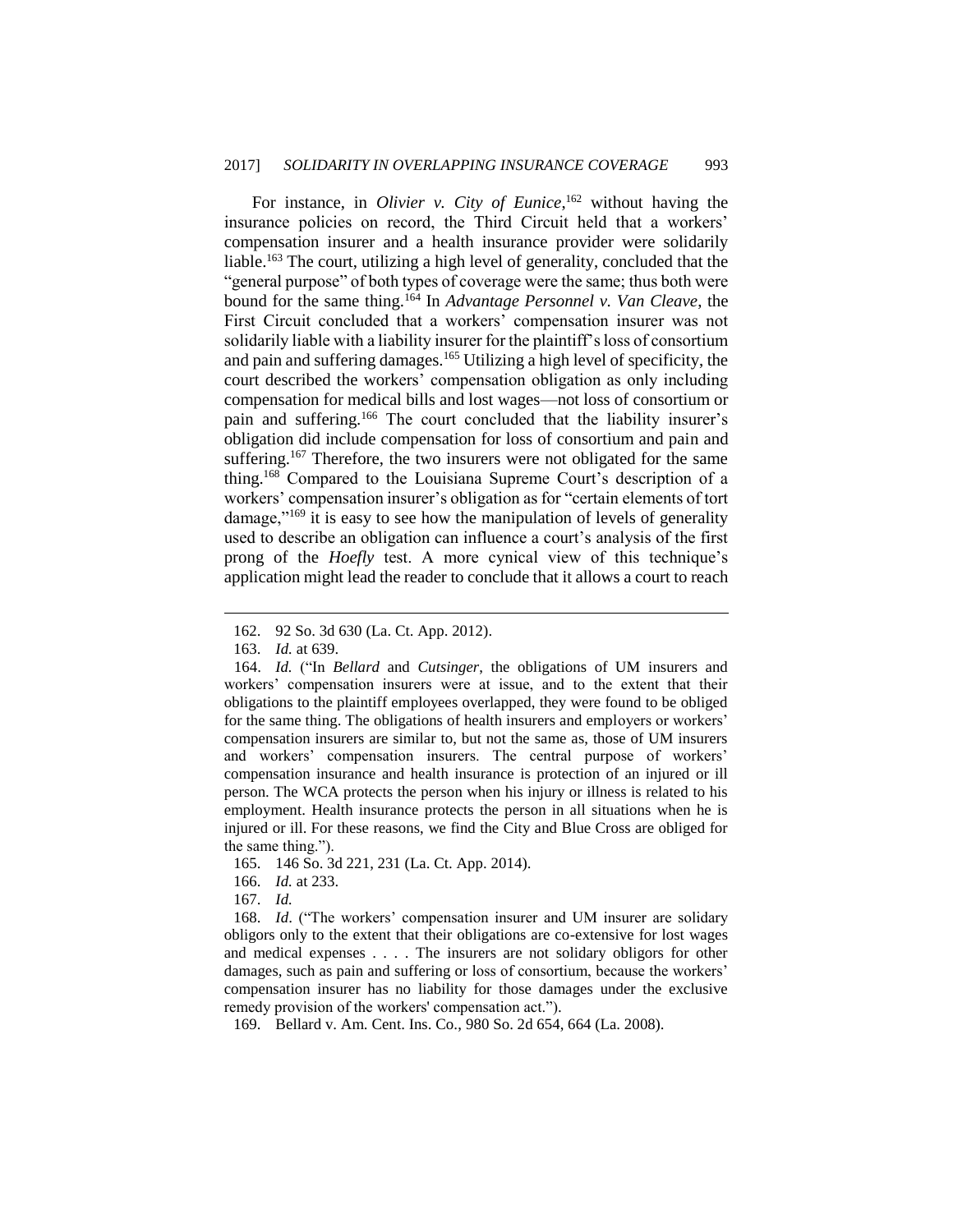any conclusion it desires. Perhaps this illustration of the *Hoefly* test's malleability is what Justice Blanche had in mind when he characterized the *Hoefly* test as "judicial legislation."<sup>170</sup>

## III. A SIMPLE SOLUTION—RETURNING TO BASIC CIVIL CODE PRINCIPLES

The doctrine surrounding the determination of solidarity arising from the law has become untenable in Louisiana. And this particular issue is not peculiar to Louisiana. In fact, the Louisiana Civil Law Treatise recognizes that, faced with analogous problems,<sup>171</sup> French courts have turned to *solidarité coutumière* or "solidarity custom."<sup>172</sup> There, the courts ask if two particular obligors have been historically treated as solidary.<sup>173</sup> Other Civil Code principles, however, may also provide guidance.

Louisiana should return to a test for solidarity that recognizes, as Justice Blanche did, that solidarity is an exception to the general rule.<sup>174</sup> The general rule should remain what the drafters of the Code intended: except where parties contract for solidarity, it should arise only from a clear expression from legislation. As Justice Blanche noted, whether solidarity has arisen from the law is an issue of legislative intent that must be viewed in light of the presumption against solidarity.<sup> $1/5$ </sup>

There may be unforeseeable instances that call for an exception. In such a rare case, an exception must be applied only in light of the purposes for which France and Louisiana have adopted solidarity: tort recovery and the flow of credit.<sup>176</sup> As an additional restriction on this exception to the general rule, courts may adopt France's solution by testing for whether the two obligors have been treated as solidary.<sup>177</sup> That is, there must "exist[]

<sup>170.</sup> *See* Hoefly v. Gov't Emp. Ins. Co., 418 So. 2d 575, 581 (La. 1982) (Blanche, J., dissenting) ("A solidary relationship between the uninsured motorist carrier and the tortfeasor does not exist by virtue of some provision of the law; rather, it is purely the creation of the majority opinion. Such judicial legislation is beyond the bounds of our authority. By the express provisions of C.C. art. 2093, we cannot presume a solidary relationship where none is intended to exist.").

<sup>171.</sup> LITVINOFF, *supra* note 10, § 7.66, at 149.

<sup>172.</sup> 7 MARCEL PLANIOL & GEORGES RIPERT, TRAITÉ PRATIQUE DE DROIT CIVIL FRANÇAIS 430–33 (2d ed. 1954).

<sup>173.</sup> *Id.*

<sup>174.</sup> *See* Carona v. State Farm. Ins. Co., 458 So. 2d 1275, 1280 (La. 1984) (Blanche, J., concurring).

<sup>175.</sup> *Hoefly*, 418 So. 2d at 581 (Blanche, J., dissenting).

<sup>176.</sup> LITVINOFF, *supra* note 10, § 7.66, at 149.

<sup>177.</sup> PLANIOL & RIPERT, *supra* note 172, at 430–33.